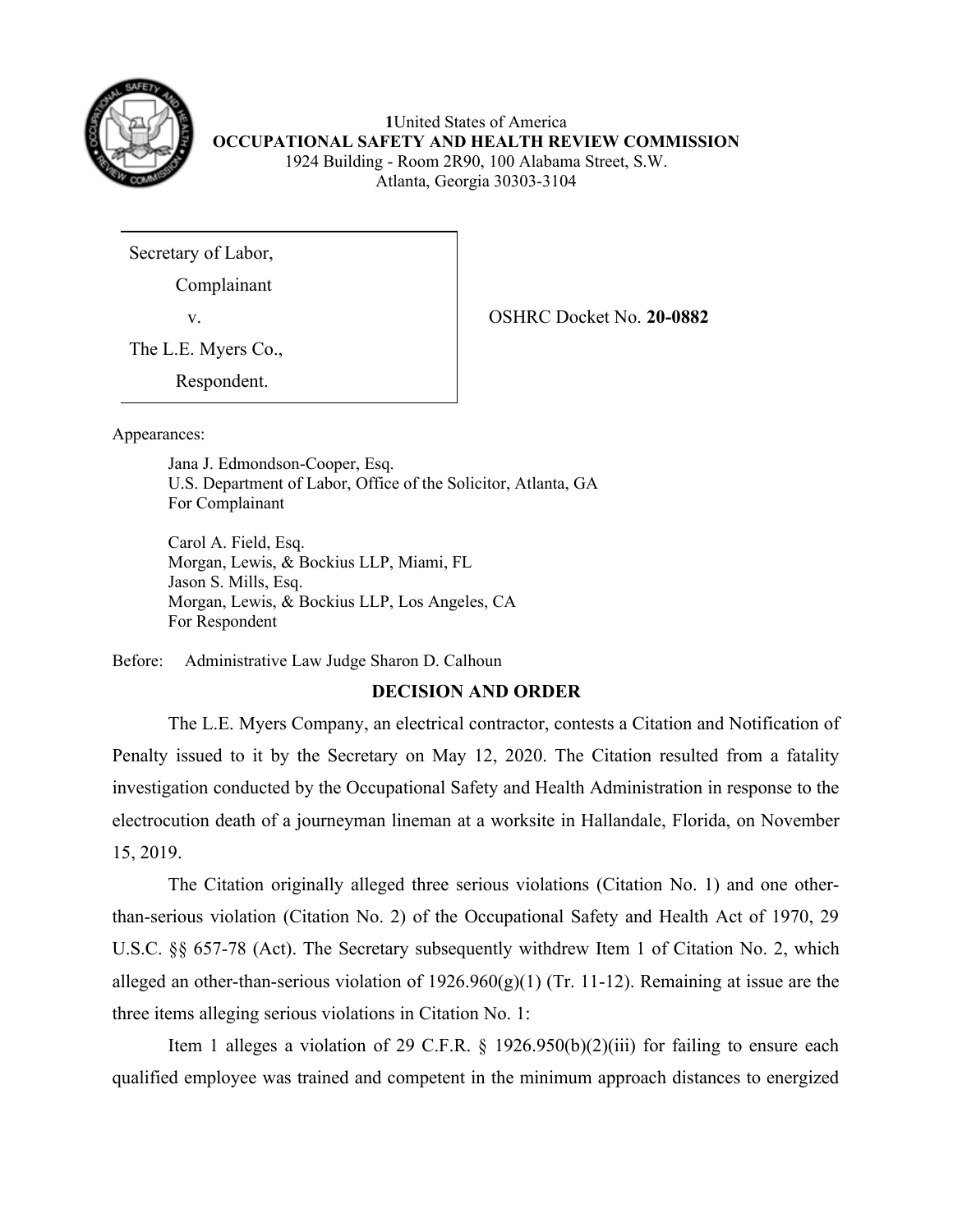power lines to which the employee would be exposed, and the skills and techniques necessary to maintain those distances.

Item 2 alleges a violation of 29 C.F.R.  $\S$  1926.960(c)(1)(iii) for failing to ensure that no employee approaches or takes any conductive object closer to exposed energized parts than the employer's established minimum approach distance.

Item 3 alleges a violation of 29 C.F.R  $\S$  1926(c)(2)(i) for failing to ensure an employee using rubber insulating gloves as insulation from energized parts, also used rubber insulating sleeves. The Secretary proposes a penalty of \$13,494 each for Items 1, 2, and 3, for a total proposed penalty of \$40,482.

<span id="page-1-0"></span> The Court held a three-day videoconference hearing in this matter from September 28 to September 30, 202[1](#page-1-1). <sup>1</sup> The parties filed post-hearing briefs. The L.E. Myers Company (LEM) contends the Secretary failed to establish the company did not ensure its linemen were adequately trained, as cited in Item 1. LEM does not dispute that the journeyman lineman, whose death triggered OSHA's investigation, was not wearing rubber insulating sleeves and was carrying a conductive object when he breached the minimum approach distance to the energized distribution lines at the worksite, as cited in Items 2 and 3. LEM argues, however, that the Secretary did not establish the company knew of the journeyman lineman's violative conduct. For the reasons that follow, the Court finds the Secretary failed to establish the violations cited in Items 1, 2, and 3. Accordingly, the Court **VACATES** Items 1, 2, and 3 of Citation No. 1.

#### **JURISDICTION AND COVERAGE**

 LEM timely contested the Citation. The parties stipulate the Commission has jurisdiction over this action and LEM is a covered employer under the Act (Exh. J-1, *Joint Stipulation of Facts and Agreed Upon Principles of Law*, ¶¶ B.1 & B.2; Tr. 14-15). Based on the stipulations and the record evidence, the Court finds the Commission has jurisdiction over this proceeding under  $\S 10(c)$  of the Act, and LEM is a covered employer under  $\S 3(5)$  of the Act.

<span id="page-1-1"></span> The Court now construes the motion as one for a judgment on partial findings under Fed. R. Civ. P. 52(c) ("If a party has been fully heard on an issue during a nonjury trial and the court finds against the party on that issue, the court may enter judgment against the party on a claim or defense that, under the controlling law, can be maintained or defeated only with a favorable finding on that issue. The court may, however, decline to render any judgment [1](#page-1-0) After the Secretary rested, LEM moved for a directed verdict. The Court deferred ruling on the motion (Tr. 217-21). until the close of the evidence.") The Court denies LEM's motion.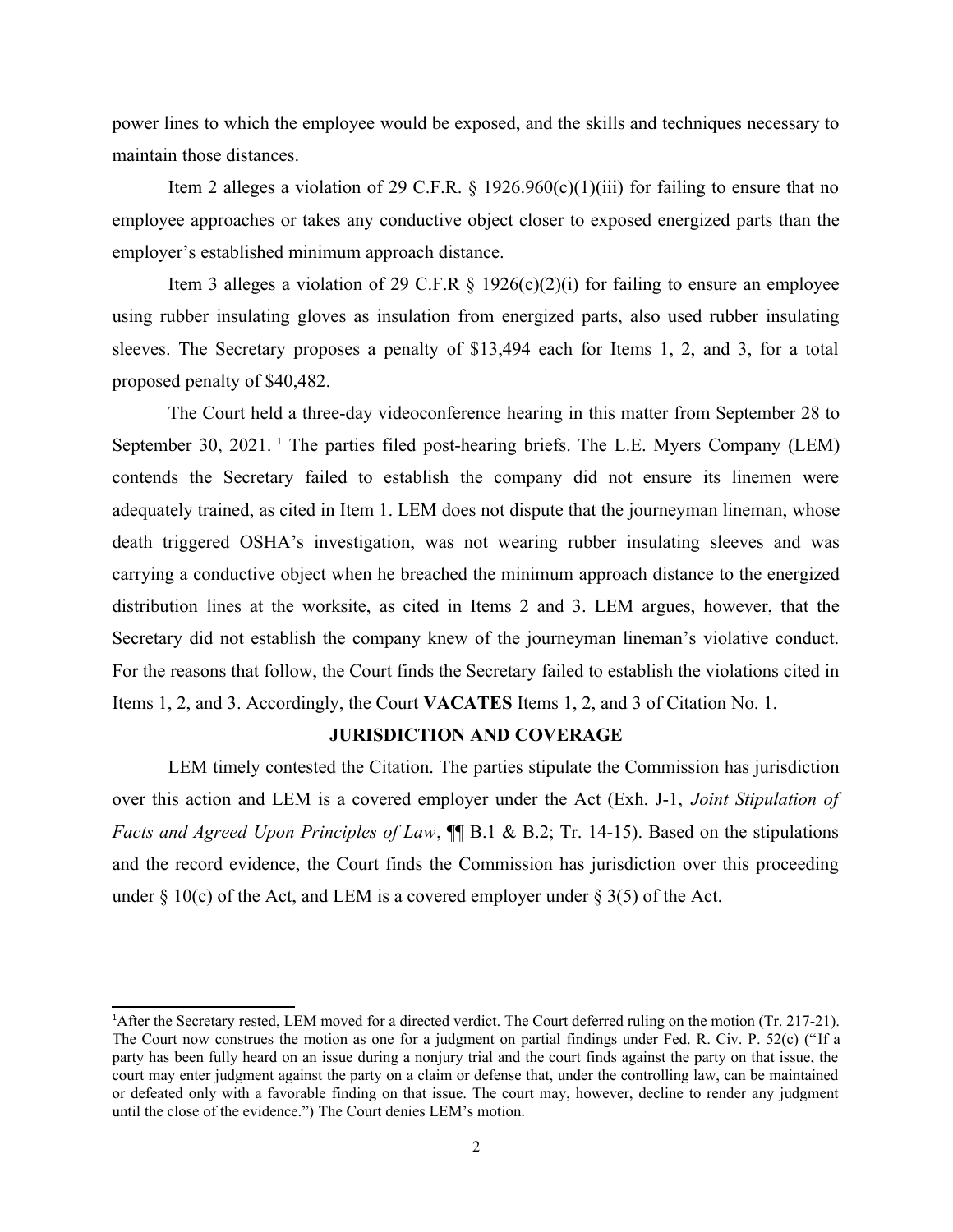#### **BACKGROUND**

 In 2019, the Florida Power & Light Company (FPL) subcontracted LEM to perform work on a project in Hallandale, Florida (Tr. 267). In November 2019, LEM assigned a four-man crew to transfer electrical distribution lines from an existing utility pole to a new one. The distribution lines remained energized during this process because FPL did not want its customers to be without electricity (Tr. 268-74). The voltage of the distribution lines was 7.62 kilovolts (kV) (Tr. 57, 266).

 OSHA requires an employer to determine the minimum approach distance before its employees work near energized lines at a worksite.  $\S 1926.960(c)(1)(i)$ . The minimum approach distance (MAD) is the "closest distance an employee may approach an energized or a grounded object" without taking specified precautions. § 1926.968. LEM determined the MAD at the Hallandale worksite was 2 feet, 2 inches, based on the voltage of the distribution lines (Tr. 266).

 On November 15, 2019, LEM's crew at the worksite consisted of the crew foreman (Foreman), two journeyman linemen (referred to in this decision as JL and the Decedent), and a fifth year apprentice (Apprentice). The crew members began their shift around midnight to take advantage of the cooler temperature (Tr. 280). They met with other LEM crews in the parking lot of the Big Easy Casino on North Federal Highway, where they performed calisthenics and stretching before holding a general meeting to discuss their respective assignments (Tr. 282-83). The Foreman and his three crew members then drove to the nearby utility pole on which they would be working (Tr. 283).

<span id="page-2-0"></span> At the worksite, the Foreman conducted a pre-job briefing with the crew to discuss the assigned tasks (Tr. 288-89). He completed a *Daily Pre-Job Brief* form for the briefing, which was signed by the crew members (Exh J-[2](#page-2-1)).<sup>2</sup> The crew's assignment was to transfer the distribution lines from an old utility pole to a new pole (Tr. 275). The *Daily Pre-Job Brief* form Mac." (Exh. J-2, p. 1) The form includes a checklist for "PPE/Tools Required" listing the following: "Rubber Insulating Gloves, Rubber Insulating Sleeves, Line Hose, Blankets, Hoods, Slings, and Live Line Tools." The Foreman checked the "Yes" box next to each of the listed for that day lists the steps for this assignment as "Move Wires to New Pole [and] Hang Arms and items, indicating the items were all required for the assigned tasks that day (Exh. J-2).

<span id="page-2-1"></span><sup>&</sup>lt;sup>[2](#page-2-0)</sup> The Foreman testified the work shift began "before or after midnight. I'm not exactly sure." (Tr. 280). The date listed on the *Daily Pre-Job Brief* form for that shift is November 14, 2019 (Exh. J-2, p.1). It is undisputed the fatality occurred the morning of November 15, 2019, and the *Daily Pre-Job Brief form* admitted as Exhibit J-2 is the form completed for the work shift at issue (Exh. C-17, p. 1; Tr. 290).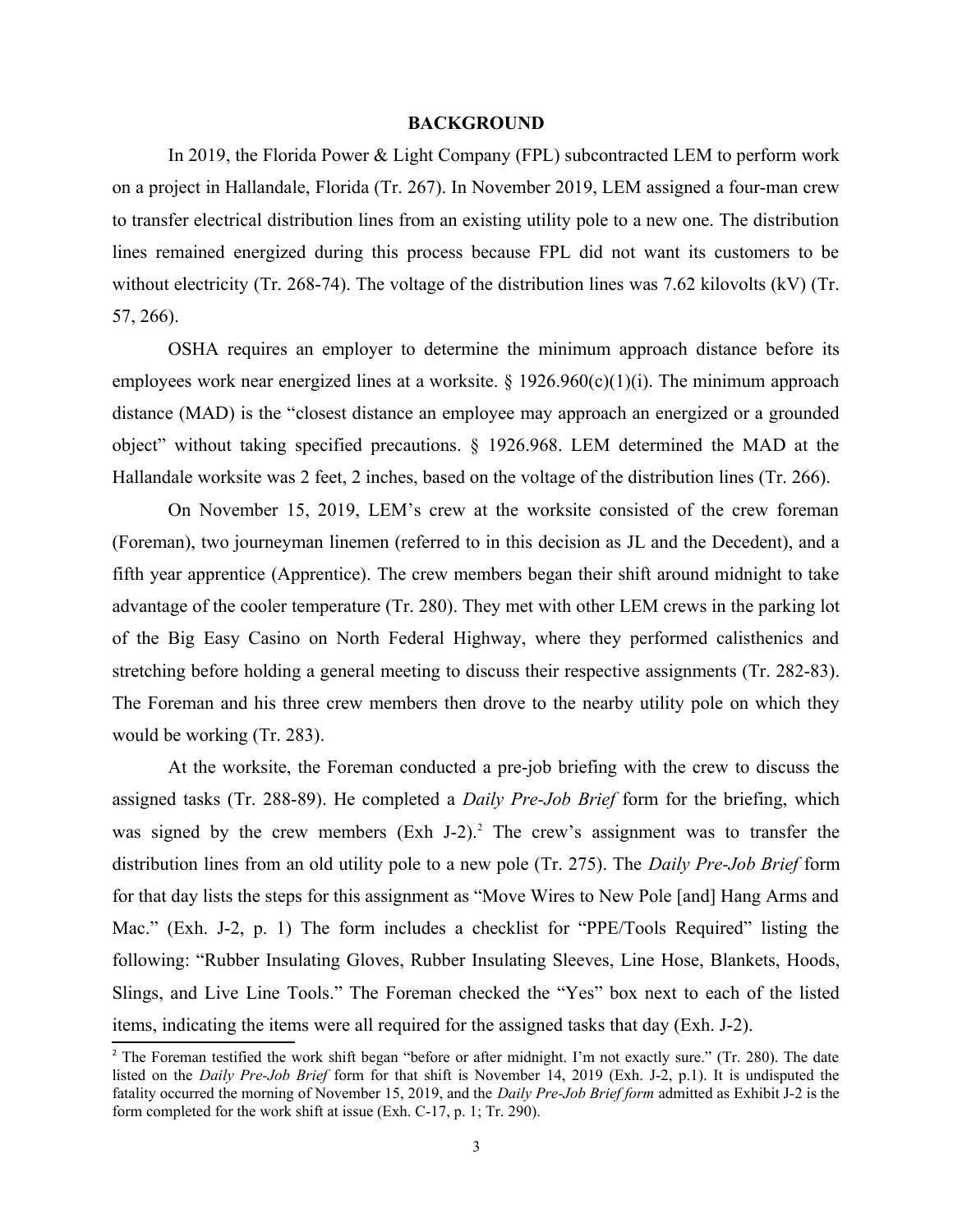The crew had two bucket trucks and a smaller "backyard machine" at the worksite. Each vehicle was equipped with a personnel bucket used to elevate workers to the heights required to perform their tasks (Tr. 288, 297-98). The crew members positioned the three vehicles in a "Y" formation with the utility pole in the center, so "there's no portion of the pole that a lineman couldn't reach or get help to reach." (Tr. 300) The Apprentice and the Decedent were in the buckets of the bucket trucks. The JL was in the bucket of the backyard machine. The Foreman stayed on the ground and acted as an observer (Tr. 301-02). The buckets of the bucket trucks could be positioned by the workers from within the bucket, using grip controls. The Foreman stated a grip control is:

<span id="page-3-0"></span> a handle and it has a switch on it or like a handle that you pull up on. And then you rotate the handle left or right, go up or push down, and that makes the bucket raise and lower and rotate left and right. But there's like a switch on that handle, and it's an activation switch that causes the bucket to move, so you just can't push the handle or tap the handle in any certain direction for it to move. You actually have to grasp the handle, apply the switch, and then rotate it, twist it, or pull up or push down.

(Tr. 376-77)

<span id="page-3-2"></span> Much of the work shift was devoted to drilling holes and attaching crossarms to the new utility pole (Tr. [3](#page-3-1)19). The buckets were raised 30 to 40 feet high for these tasks (Tr. 349).<sup>3</sup> Toward the end of the work shift, the Foreman called to the Decedent to lower his bucket so the Foreman could hand a *mac* to him. A mac is a flexible wire with clamps at either end, used to bypass an area of an energized line so work can be done on the bypassed area.<sup>[4](#page-3-3)</sup> The Foreman described a mac as "a mechanical jumper used to jump around . . . a line when you need to cut- out a permanent jumper or put . . . a fuse or a switch or something like that, so you can continue the flow of electricity around the switch and remove that switch safely." (Tr. 307-08)

<span id="page-3-1"></span><sup>&</sup>lt;sup>[3](#page-3-0)</sup> The height of the utility pole is not found in the record.

<span id="page-3-3"></span> $4$  Exhibit C-10 is a photograph showing two macs (Tr. 313-14). The Foreman demonstrated how he would attach a mac to a distribution line at the hearing (Tr. 318). The Foreman explained the mac has

 a metal clamp attached to a copper conductor, and it has a hook-shaped bill at the top that you would put onto the conductor, and then you would tighten [it] up and then travel to the other side of the line and attach the identical clamp to the other side. And the, in-between, you could open that wire or switch and remove it, and this would complete the flow of electricity.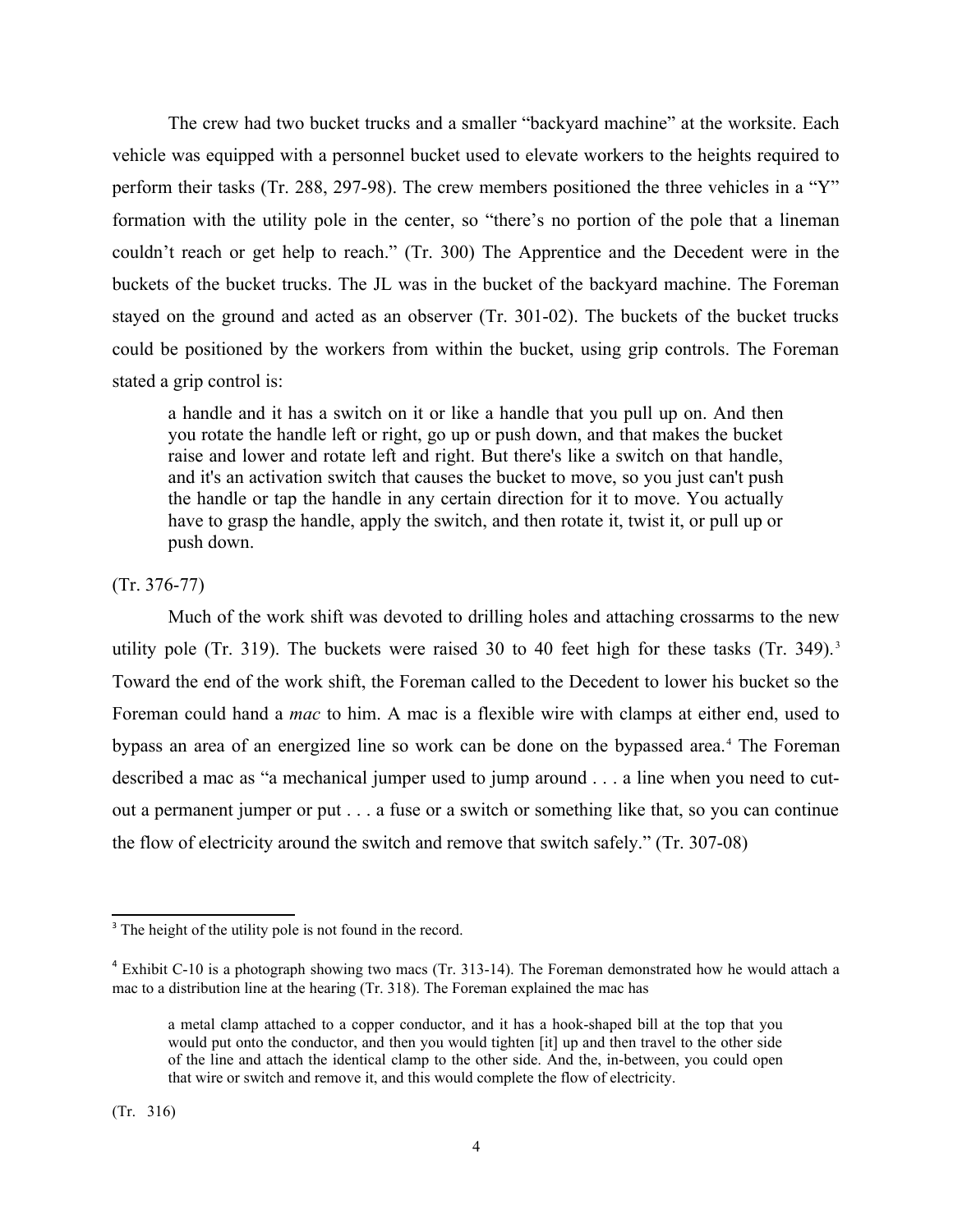<span id="page-4-0"></span> The Foreman handed the mac up to the Decedent after he had lowered his bucket and reached down to take it. The Foreman did not observe whether the Decedent was wearing rubber insulating sleeves when he reached over the edge of the bucket and took the mac from him (Tr.  $350-51$ ,  $353-54$ ).<sup>5</sup> The Foreman estimated it took "[a] couple of seconds" for the Decedent to raise the bucket to the height needed to determine if the mac was long enough to bypass the area on which the crew planned to work.<sup>6</sup>

 The Foreman is the only testifying witness who was at the worksite at the time of the fatality. He provided this eyewitness account:

<span id="page-4-2"></span> I had just given [the Decedent] a mac, and I asked him to measure it and make sure that that would work for the purposes of mac-ing (phonetic) out the line side to the load side, to make sure that it was going to work. So, he went up to below the crossarms, and I don't remember if he turned around and hollered or if he towards [the Apprentice's] bucket out from underneath [the Decedent's] bucket, yelled down, but he said, "That'll work," or "This'll work." So, then I looked down at the macs, made sure we had two more just in case, started to walk to my left . . . and that's when the incident happened.

(Tr. 320-21)

The Foreman stated that as he walked toward the Apprentice's bucket, "[A]ll of a sudden,

I saw the flash, I heard the sizzling and the popping and a jerking in the bucket." (Tr. 330)

<span id="page-4-4"></span> I screamed to [the Apprentice], you know, "What happened[?]" I screamed up to [the Decedent,] "[W]hat's going on, what's going on[?], and then I could see that [the Decedent] had slumped forward and was down in his bucket. So, the mac, at that point I could see it was attached, but it was only, you know, a little bit of it visible. And I said, "[W]e need to get him down, we need to get him down." So, I screamed to [the Apprentice] to go over to him and see what's going on with him. So, he moved his bucket in, and by that time, [the JL] had come down and got onto the bucket and was working the controls to try to bring [the Decedent] down, and I was dialing 9-1-1. And when they couldn't bring him down because the mac was in the bucket, I screamed, "[C]ut the mac, cut the mac."<sup>[7](#page-4-5)</sup> So, [the Apprentice]

<span id="page-4-1"></span><sup>&</sup>lt;sup>[5](#page-4-0)</sup> The Foreman explained the process for donning the rubber insulting sleeves and gloves. The lineman puts on the sleeves first (Tr. 346-47). The sleeves "have a strap across the back and across the front. You have to put your arms up in the air, slide them on, and then you place your gloves over the sleeves." (Tr. 345) A photograph of a rubber insulating sleeve can be seen on page 3 of Exhibit C-6.

<span id="page-4-3"></span> [6](#page-4-2) At the hearing, the Foreman testified he only wanted the Decedent to get close enough to the distribution line to determine whether the mac was long enough to connect it at the desired points on the line. This determination would not require the Decedent to breach the MAD of 2 feet, 2 inches. The Court will address the credibility of the Foreman's claim in the next section.

<span id="page-4-5"></span>TheForeman explained that one end of the mac was attached to "one of the conductors on the line side" but the other end "fell down into the bucket with him, [and] it was preventing us from getting him down without pulling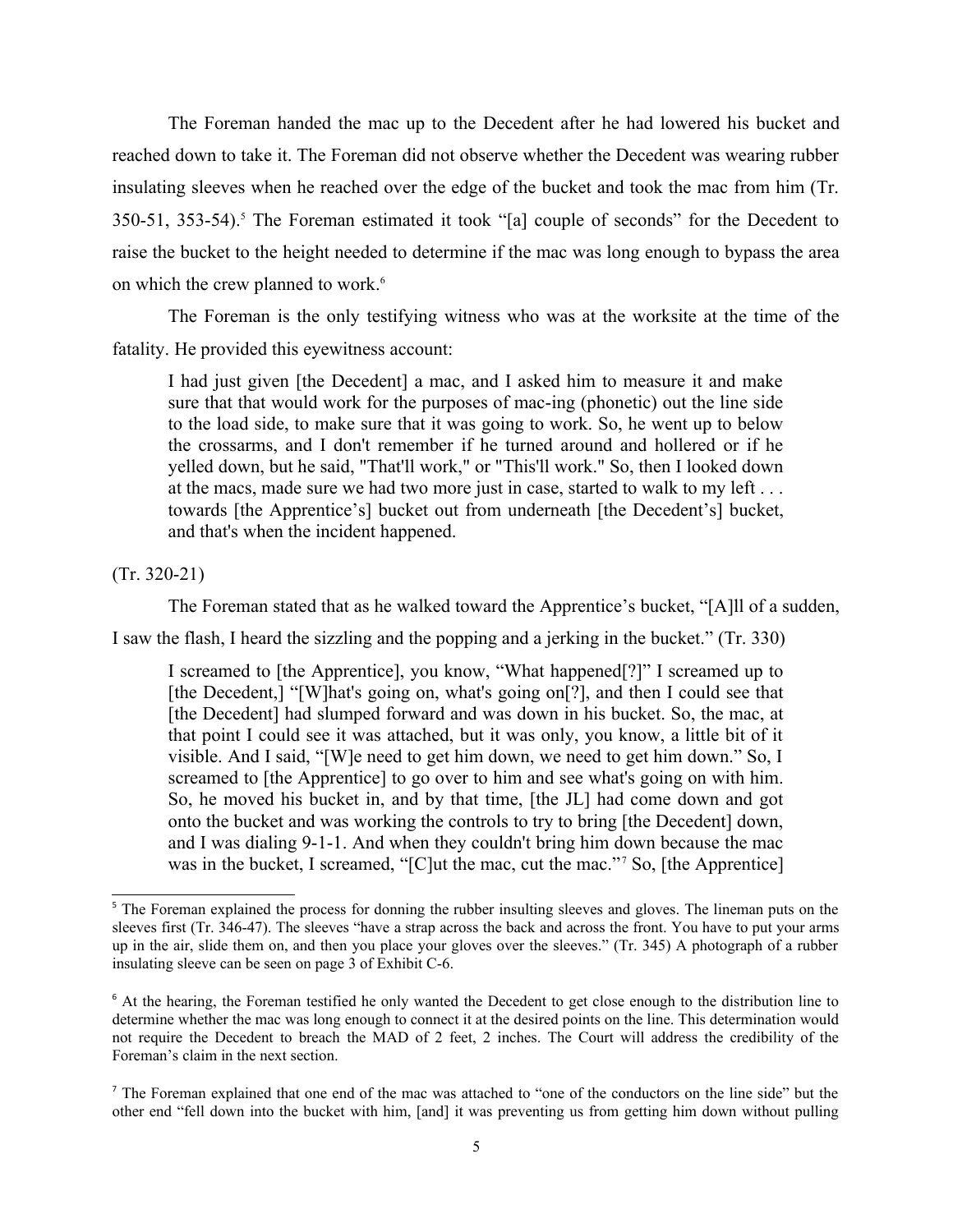cut the mac, and at that time I had 9-1-1 dispatch on the phone. And I called the dispatchers, and then I called supervisors.

# (Tr. 331-32)

 The Decedent died as a result of electrocution. He had breached the MAD and attached one end of the mac to the distribution line. It was discovered after the Decedent's bucket was lowered to the ground that he was wearing rubber insulating gloves but was not wearing rubber insulating sleeves. His rubber insulating sleeves were found in his bucket (Tr. 80-81, 334).

 The Hallandale Police Department responded to the emergency call and subsequently notified OSHA's Fort Lauderdale area office of the fatality at LEM's worksite (Tr. 26). Two OSHA compliance safety and health officers (CSHOs) went to the worksite the day of the fatality and conducted an investigation. They interviewed employees and took photographs of the worksite (Exhs. C-2, C-5, C-10). They did not take measurements or conduct simulations of the accident (Tr. 121). LEM terminated the Foreman's employment with the company in December 2019 (Tr. 344).

### **Credibility Determination of the Foreman's Testimony**

#### *The Scope of the Foreman's Assignment to the Decedent*

 The parties disagree regarding the specific task the Foreman instructed the Decedent to perform just prior to his death. It is LEM's position that the Foreman handed a mac to the Decedent and instructed him to check to see if it was long enough to make the required connection.

 To be clear on this point, [the Decedent] was not installing the MAC—that would require at least two linemen and two buckets. . . . Thus, [the Decedent] had no reason to encroach the MAD until all three crewmembers—two in separate buckets and a third in a backyard machine— were in position to complete the installation. . . . All [the Foreman] wanted and expected [the Decedent] to do was eyeball the MAC to see if it was long enough. . . . If it was, [the Foreman] had two more MACs of the same length at the ready, and the Crew together could move to installing all three of them.

#### (LEM's *Brief*, p. 4) (citations to the transcript omitted)

The Foreman stated the macs available on the worksite were of different lengths, and he

wanted to make sure the one he handed to the Decedent would work for its intended connection.

 [The purpose was] [t]o make sure it would be long enough and reach where [the Decedent] wanted to place the mac with [the JL and the Apprentice]. You know, they were up there doing the work, so I wanted to give them a mac long enough to

 him out of the bucket. . . . [The Apprentice] cut that mac so that we could bring the bucket straight down to the ground." (Tr. 333)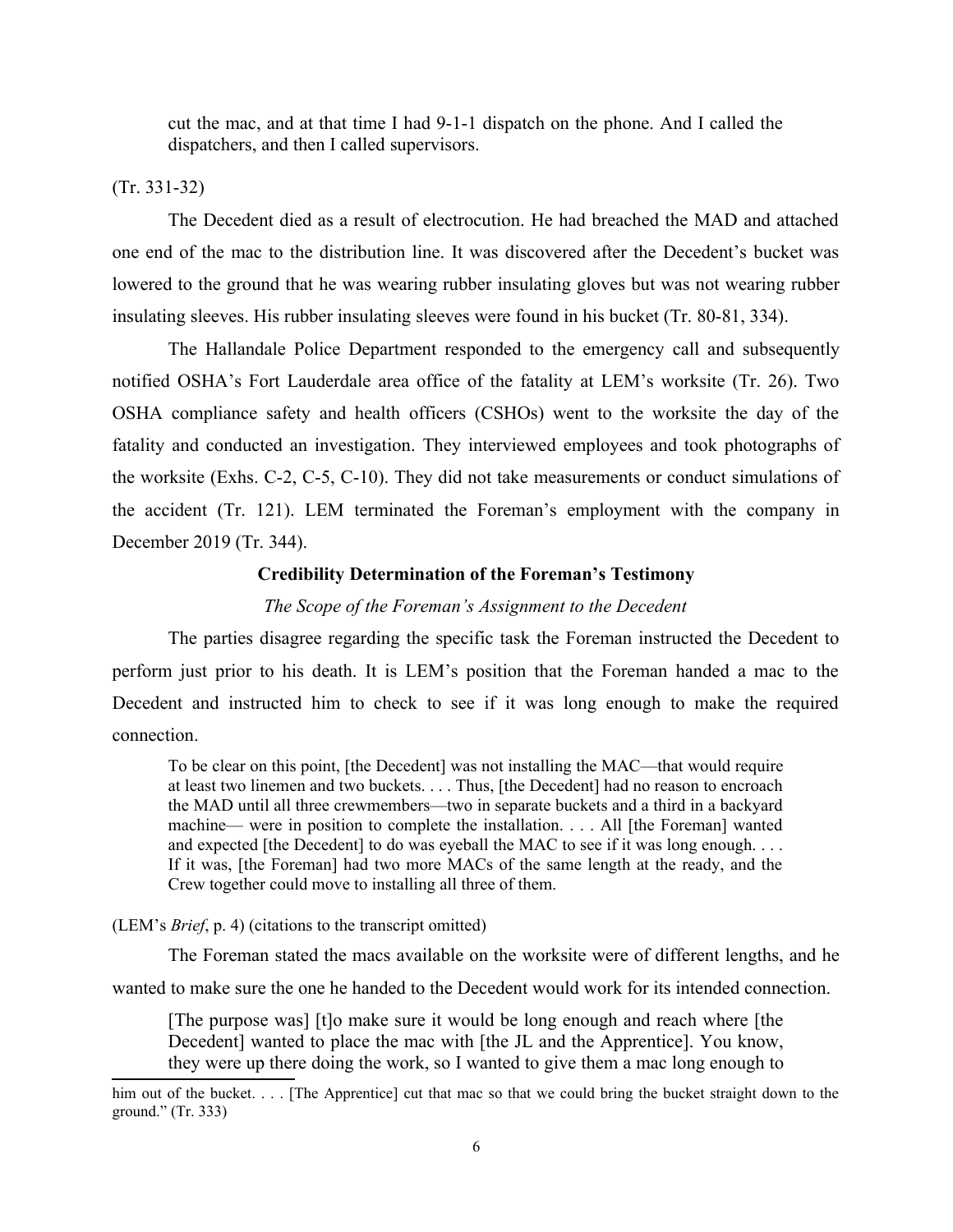be able to, you know, complete this work safely and have it up there over the weekend so that it wouldn't be, you know, swinging against the pole or, you know, too tight and not able to get the switches off of the old pole so that these could bypass those switches.

(Tr. 321-22)

 The Foreman stated the Decedent could determine whether the mac was long enough for its intended purpose without raising his bucket and entering the MAD (Tr. 322). He explained it is difficult to estimate distances between sections of the power lines from the ground. The Foreman testified,

 My experience is everything always looks closer [from the ground]. You know, your guys always look closer to things. That's why you, you know, sometimes you'll say, oh, you know, too close to that, or you holler up or whatever, and, you know, they might say, oh no, I'm about this far away, or whatever. But it's hard to judge from 40-feet or 35-feet or whatever on the ground, how far your buckets and your Linemen are at some points – sometimes.

(Tr. 324)

 He stated that being elevated closer to the power lines facilitates a more accurate estimate.

 [Y]ou have the mac up there, and you can estimate, okay, this is where I'm going to place it, and that's where I'm going to end up with it. And then, this is how I might coil it up, or this is, you know, is it going to be long enough. So, you kind of go up, and you give it a little bit of a test. But, you know, because you don't know if that one might particularly be long enough or not; 'til you get up near the work and kind of eyeball where you can put it.

(Tr. 323)

 The Foreman stated he did not instruct the Decedent to raise the bucket into the minimum approach distance and attempt to install the mac himself, nor did he expect him to do so (Tr. 329, 336). His testimony is consistent with the interview statement he provided to the CSHOs on December 10, 2019, when he stated the Decedent "was going back up to measure (mac)." (Exh. C-13, p. 2, line 13)

 The Secretary contends the Foreman's testimony is at odds with the crew's overall assignment for that day.

 Respondent's own accident investigation report indicates that [the Decedent's] task was not just to estimate whether the MAC was long enough but also to install it – and that he did not do so by himself but asked for assistance from another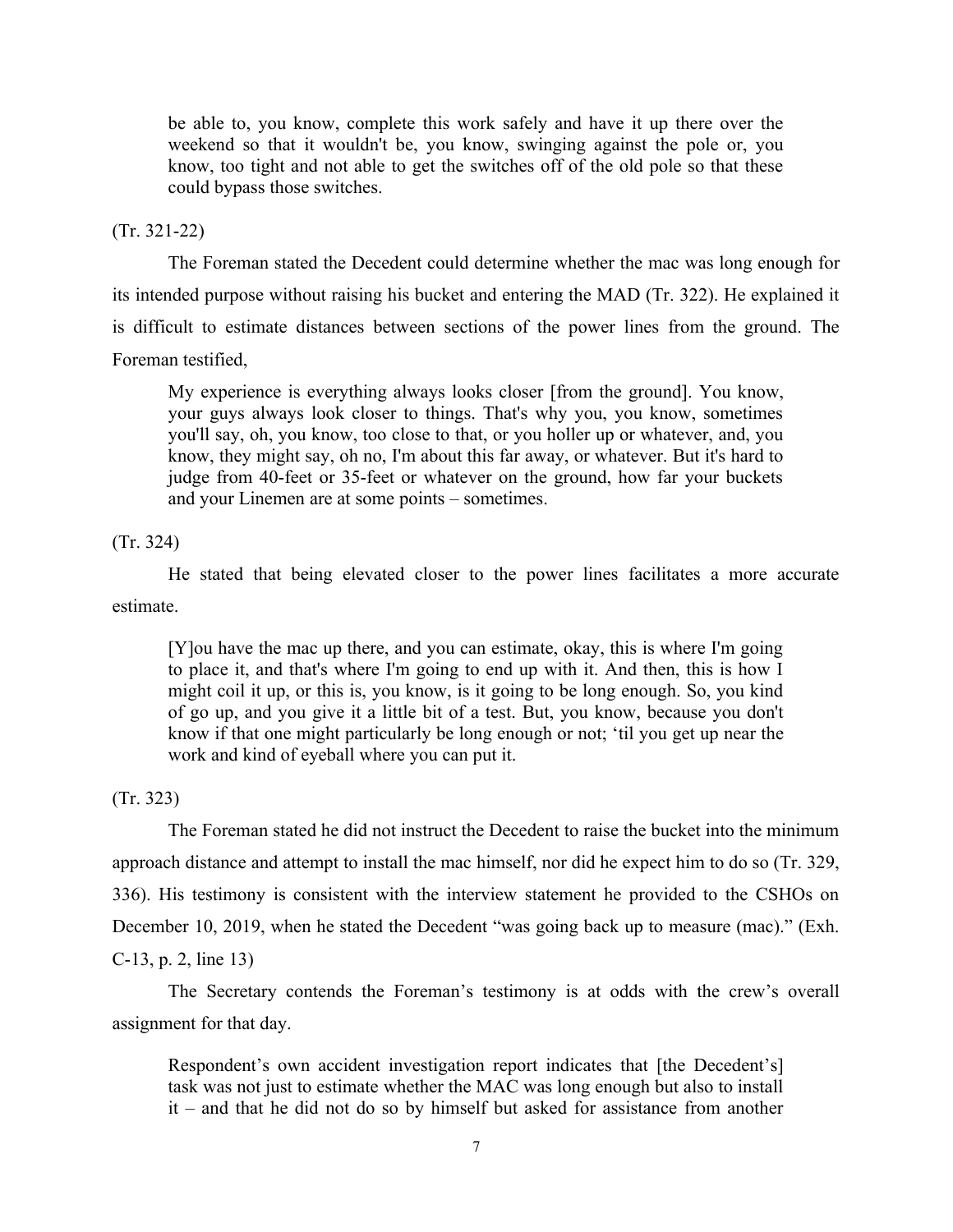member of the crew. . . . This is consistent with [the Foreman's] testimony (1) that the crew, including [the Decedent], understood that their task for the remainder of the shift included installing MACs to secure the line for the weekend, and (2) that the reason for the crew having the backyard machine in addition to the two bucket trucks was so that the third crew member would be available to assist should the other two "need help putting material up on the pole."

(Secretary's *Brief*, p. 10) (citations to the transcript and exhibit omitted)

 The investigation report referred to by the Secretary is an *Incident Investigation Report*  (*Report*), dated December 17, 2019. It is a four-page document. LEM's logo appears on the first page (Exh. C-17). Assistant Area Director (AAD) Jaime Lopez testified OSHA received the *Report* from LEM in response to a request from the lead CSHO during her investigation (Tr. 523-24, 547).<sup>8</sup> The Court admitted the *Report* over LEM's objection (Tr. 529).

<span id="page-7-0"></span> The *Report* is not signed and it does not describe the methodology used to conduct the investigation. It includes an "Event Detailed Narrative" giving an account of the circumstances of the fatality. The *Report* states that the crew members had previously measured the mac against the desired connection points and determined it was not long enough. The crew decided, "as an intermediate step," to change the connection points (Exh. C-17, p. 2). The *Report* states, "It is *assumed* that that [the Decedent] moved his bucket into position to reach and install the east end of the [mac]." *Id.* (emphasis added) The narrative goes on to state that the Decedent asked the JL for help in installing the mac, and the JL told him to wait until he could reposition his bucket. Then the JL and the Apprentice saw the flash as the Decedent breached the MAD. *Id.* 

 LEM's counsel disputed AAD Lopez's claim that LEM produced the *Report* to the Secretary and questioned its provenance (Tr. 549-50). Exhibit C-33 is a letter from LEM's counsel, dated December 24, 2019, in response to OSHA's request for documents related to the November 15, 2019, fatality. The letter itemizes the attached documents requested by OSHA. The *Report* is not listed among the itemized documents.

 Upon consideration of the record evidence, the Court determines the *Report* has no evidentiary weight. It is unsigned and its provenance is unknown. There is no evidence

<span id="page-7-1"></span><sup>&</sup>lt;sup>[8](#page-7-0)</sup> Lopez is an assistant area director in OSHA's Fort Lauderdale area office (Exh. C-1, pp. 1, 9; Tr. 19). AAD Lopez supervised the CSHOs assigned to investigate the fatality at LEM's worksite (Tr. 24-25). At the time of the hearing, the lead CSHO had relocated to OSHA's Orlando area office (Tr. 25). Neither she nor the assisting CSHO testified at the videoconference hearing. AAD Lopez had not visited LEM's worksite, and he did not interview or attend interviews with LEM's employees (Tr. 120). He attended the deposition of the Foreman taken by the Secretary (Tr. 518).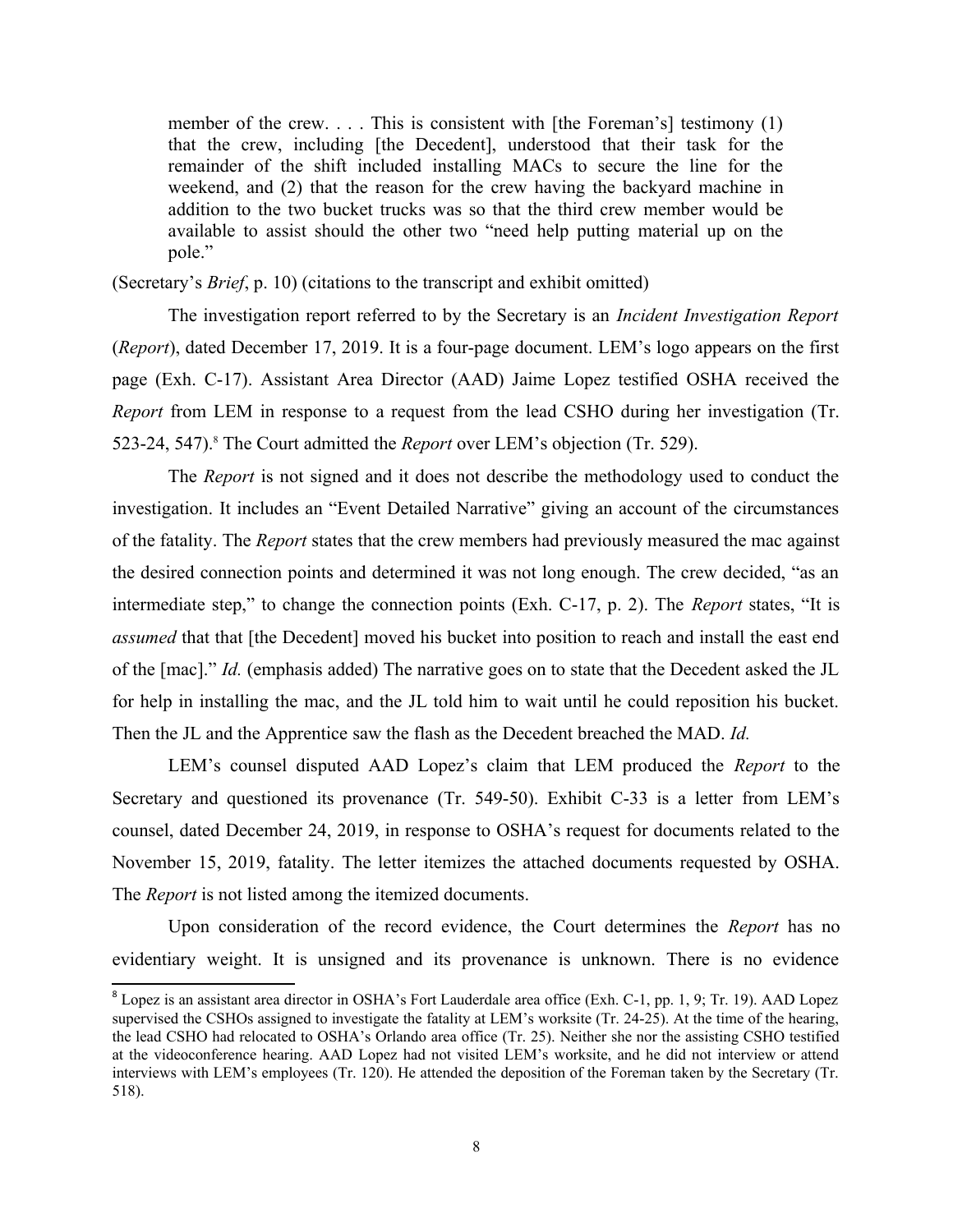identifying who investigated the incident, who authored the report, or the sources of the information found in the narrative of the *Report.* It is deemed unreliable.

 The Court finds the Foreman to be more credible than not on the issue of instructing the Decedent to take the mac up in the bucket high enough to determine whether it was of adequate length for its intended installation. He appeared nervous and at times defensive under cross- examination, but his testimony is internally consistent and is supported by his interview put to him and did not engage in evasive or stonewalling behavior. LEM had terminated the Foreman's employment more than twenty months before the hearing, and it was LEM who statement taken more than twenty months before the hearing. He responded fully to the questions subpoenaed him to appear as a witness.

 The Foreman's testimony remains credible in part because the Secretary did little to undermine it. At the hearing, the Secretary claimed the Foreman's deposition testimony conflicted with his hearing testimony, but the Secretary did not use the deposition to impeach the Foreman while he was on the stand. Instead, the Secretary called AAD Lopez as a rebuttal witness to testify that he remembered the Foreman's deposition testimony to be different from his hearing testimony. The Court sustained LEM's objection to AAD Lopez's testimony (Tr. 518, 521). The Secretary did not call the lead CSHO to testify, even though she was working for OSHA at the time of the videoconference hearing, nor did he call the assisting CSHO. The Secretary did not call either the JL or the Apprentice, the only other witnesses to the fatality, to testify. Any of these witnesses could have provided more information to clarify the events of November 15, 2019, or perhaps counter the Foreman's version. As the record stands, however, the Foreman's testimony that he instructed the Decedent to carry the mac in his bucket only high enough to determine its adequacy for the intended installation is not contradicted by any reliable evidence. The Court credits the Foreman's testimony regarding the task he assigned to the Decedent immediately before his death.

# *The Decedent's Rubber Insulating Sleeves*

 The rubber insulating sleeves found in the Decedent's bucket were yellow with orange trim (Exh. C-6, p. 3). The Foreman testified that he did not observe whether the Decedent was wearing the bulky yellow rubber insulating sleeves when he reached down from the bucket to grab the mac the Foreman was handing up to him (Tr. 350-51, 353-52). At a minimum, the Foreman would have been able to see the arm that the Decedent reached with to take the mac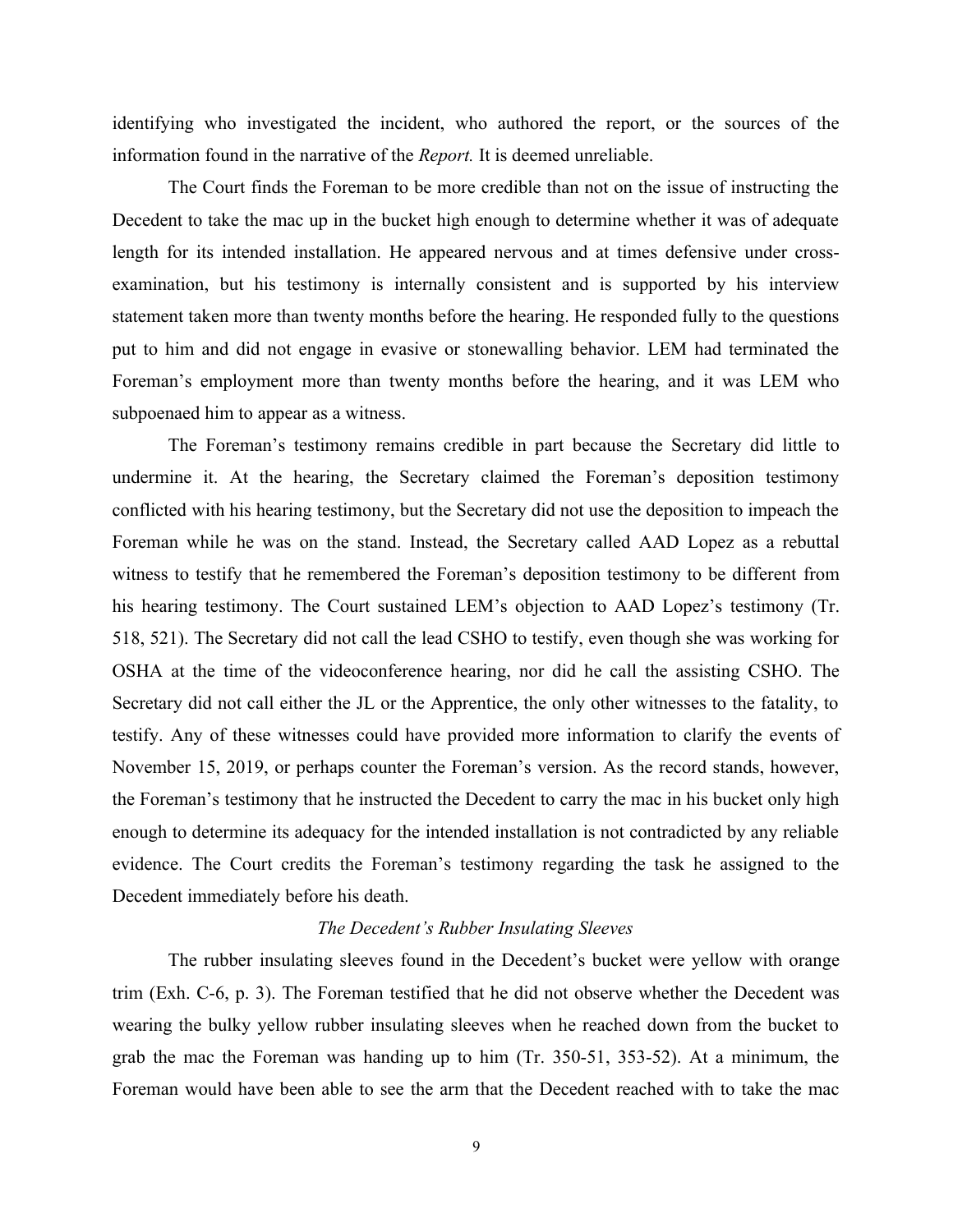from him. The Foreman was close enough to detect, with the exercise of reasonable diligence, whether the Decedent was wearing a rubber insulating sleeve on that arm.

# **THE CITATION**

## *The Secretary's Burden of Proof*

 In order to establish a violation of an occupational safety or health standard, the Secretary has the burden of proving: (a) the applicability of the cited standard, (b) the employer's noncompliance with the standard's terms, (c) employee access to the violative conditions, and (d) the employer's actual or constructive knowledge of the violation (i.e., the employer either knew, or with the exercise of reasonable diligence could have known, of the violative conditions).

*Atlantic Battery Co., Inc.*, No. 90-1747, 1994 WL 682922, at \*6 (OSHRC Dec. 5, 1994).<sup>9</sup>

## **Item 1: Alleged Serious Violation of § 1926.950(b)(2)(iii)**

<span id="page-9-0"></span>*Alleged Violation Description* 

Item 1 alleges,

 29 CFR 1926.950(b)(2)(iii): Each qualified employee was not trained and competent in the minimum approach distances specified in this subpart corresponding to the voltages to which the qualified employee will be exposed and the skills and techniques necessary to maintain those distances:

 On or about November 15, 2019, at jobsite location 831 N. Federal Highway, Hallandale, Florida, employees were exposed to an electrocution hazard while working near 7,620-volt phase to ground power lines without the employer ensuring that employees were trained to recognize the hazards associated with keeping the minimum approach distance from energized power lines.

# *The Cited Standard*

Section  $1926.950(b)(2)(iii)$  provides:

 (b)(2) *Qualified employees*. Each qualified employee shall also be trained and competent in:

. . .

<span id="page-9-1"></span><sup>&</sup>lt;sup>[9](#page-9-0)</sup> The employer or the Secretary may appeal a final decision and order to the federal court of appeals for the circuit in which the violation allegedly occurred or where the employer has its principal office, and the employer also may appeal to the D.C. Circuit. See 29 U.S.C. §§ 660(a) and (b). Here, the violations allegedly occurred in Hallandale, Florida, in the Eleventh Circuit. The Secretary states in the *Complaint* that LEM's principal place of business is in Sorrento, Florida (*Complaint*, ¶ 3). LEM denies this statement (*Answer*, ¶ 3) but otherwise does not provide the correct location of its principal place of business. The Commission has held that where it is highly probable that a case will be appealed to a particular circuit, it generally has applied the precedent of that circuit in deciding the case — even though it may differ from the Commission's precedent. *Kerns Bros. Tree Serv*., 18 BNA OSHC 2064, 2067 (No. 96-1719, 2000). Here, the Court will apply the precedent of the  $11<sup>th</sup>$  Circuit.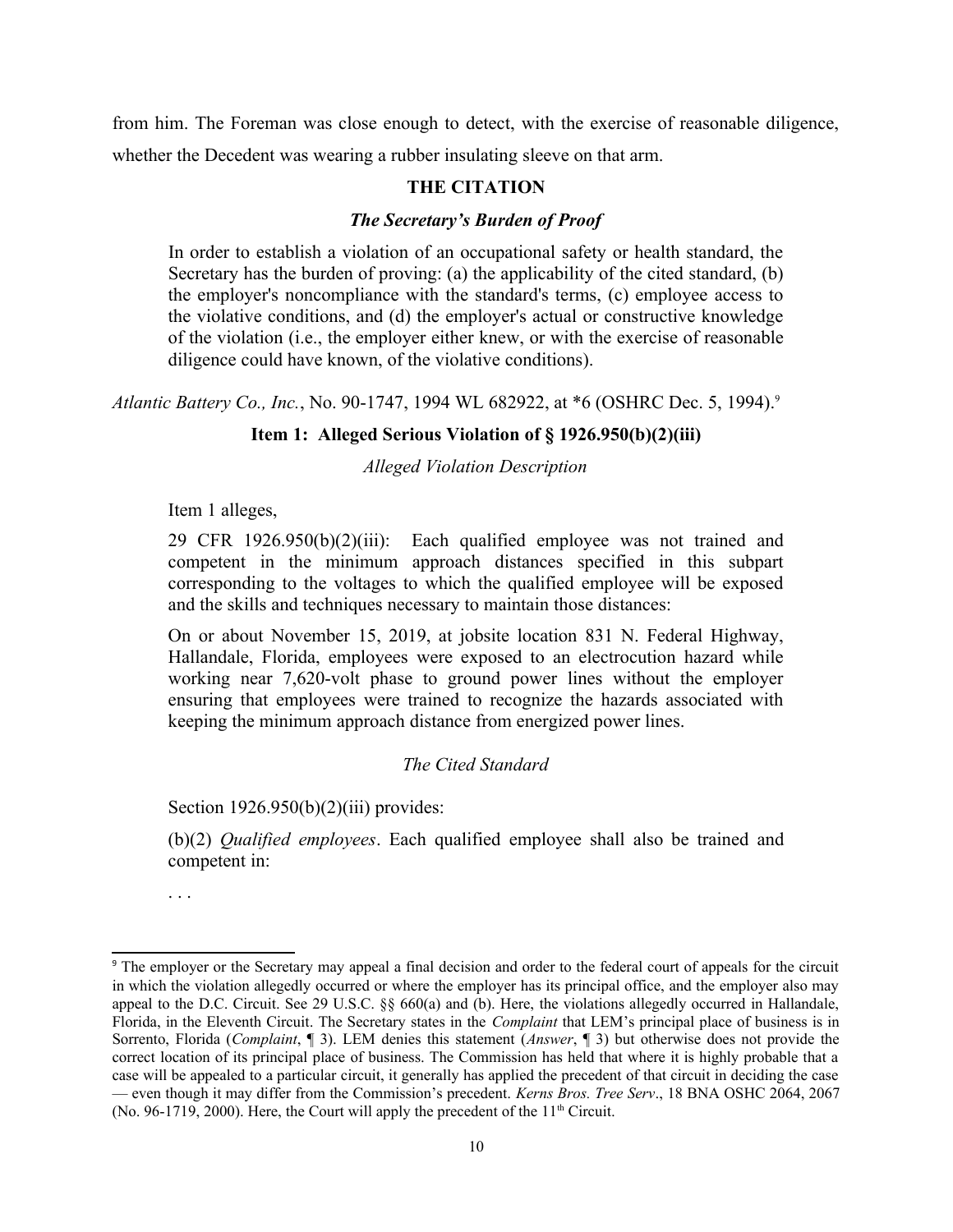(iii) The minimum approach distances specified in this subpart corresponding to the voltages to which the qualified employee will be exposed and the skills and techniques necessary to maintain those distances[.]

 Section 1926.968 defines a *qualified employee* or *qualified person* as one "knowledgeable in the construction and operation of the electric power generation, transmission, and distribution equipment involved, along with the associated hazards."

## **Analysis**

# *(1) Applicability of the Cited Standard*

 Section 1926.950(b)(2)(iii) is found in Subpart V (*Electric Power Transmission and*  V "covers the construction of electric power transmission and distribution lines and equipment. As used in this subpart, the term 'construction' includes the erection of new electric transmission *Distribution*) of the Part 1926 construction standards. Section 1926.950(a)(1)(i) provides Subpart and distribution lines and equipment, and the alteration, conversion, and improvement of existing electric transmission and distribution lines and equipment."

 Here, the task of LEM's crew on November 15, 2019, was to transfer distribution lines from an existing utility pole to a new one. The Court determines § 1926.950(b)(2)(iii) applies to the conditions and activities at the Hallandale worksite cited in Item 1 of the Citation.

# *(2) Compliance with the Terms of the Standard*

 The cited standard requires employers to train and ensure the competence of employees in the MADs to which they will be exposed and in the skills and techniques needed to maintain those distances. The Secretary's argument, however, focuses on LEM's recordkeeping of its employees' training, rather than on the training itself. "More than once OSHA requested [the Decedent's] training records from Respondent . . . All Respondent produced was inadequate, new hires." (Secretary's *Brief*, p. 6) This position was emphasized at the hearing by the general documents indicating that MAD is a topic that Respondent is supposed to discuss with its Secretary's designated representative, AAD Lopez (Tr. 9, 13).

 AAD Lopez explained the Secretary's basis for citing Item 1: "We tried to obtain information to confirm that the [D]ecedent had received the training as outlined in the standard, and the employer never provided the evidence. . . . We requested training records of [the Decedent] and did not receive anything outlining the MAD." (Tr. 36-37) He acknowledged LEM provided OSHA with a 45-minute safety training video it shows to newly hired linemen (Exhibit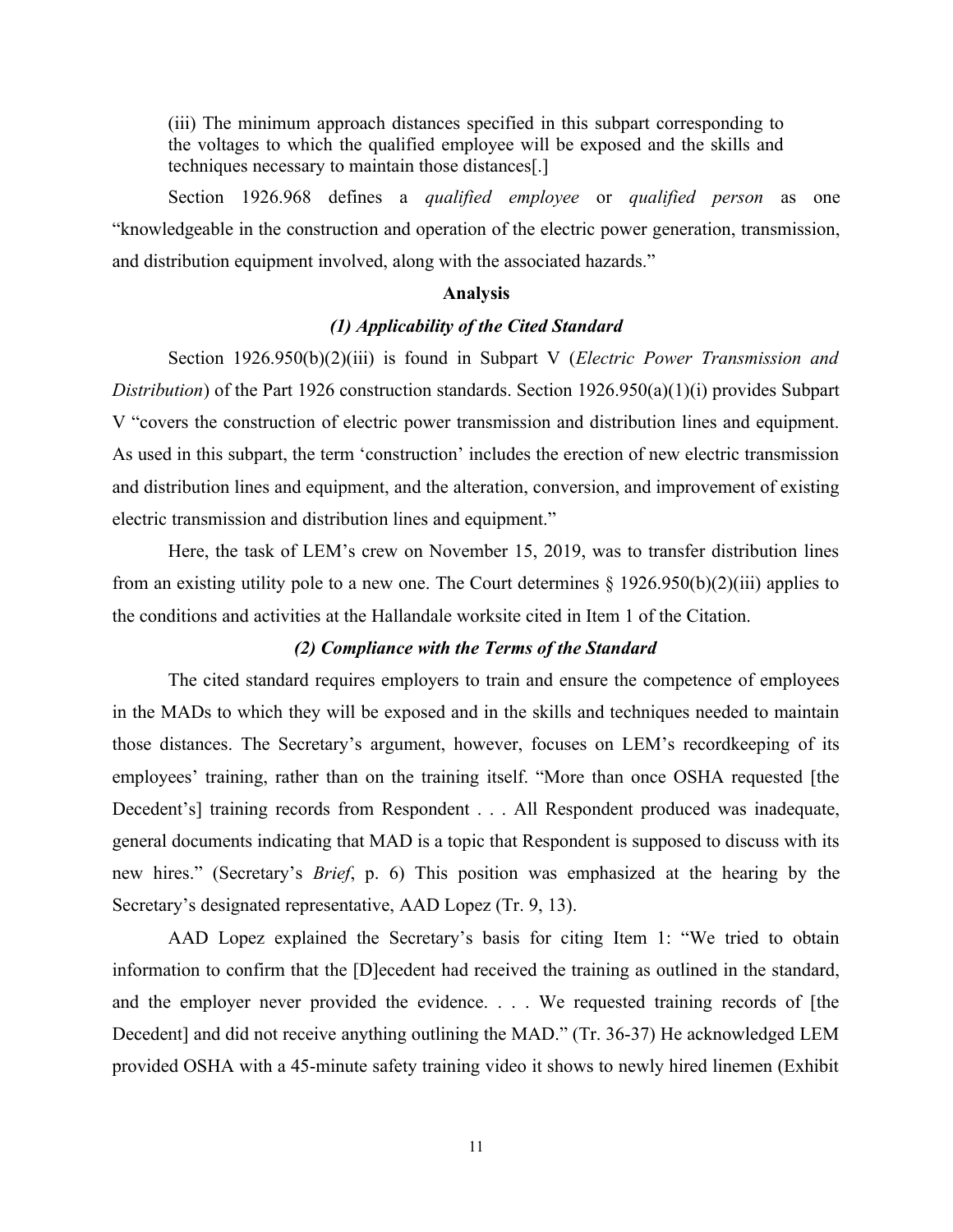C-18), but stated it did not include training "on the specifics of MAD" except for a brief section (Tr. 39-40).

 LEM provided the Secretary with a signed receipt, dated September 20, 2019, indicating the Decedent had received a copy of LEM's *Safety Manual*, which addresses MADs (Exh. J-13 (receipt), Exh. C-24, § 1.8, pp. 36-39 (*Safety Manual*)), and a copy of Decedent's class history form, showing he had undergone new hire orientation on September 20, 2019 (Exh. R-26; Tr. 147-48). AAD Lopez testified these documents were inadequate to establish LEM trained the Decedent because they did not demonstrate LEM "provided a particular training for the employee to again recognize and avoid the hazard working with MAD." (Tr. 45)

 AAD Lopez stated the Secretary cited LEM for failing to train the Decedent because there was no "tracking record of [the Decedent] actually receiving the training." (Tr. 124) He conceded § 1926.950 does not require employers to retain employee training documents (Tr. 46). He contended, however, that employers in the electrical contractor industry "keep records of all electric and related training provided to the employees. So, in this particular case, we did not receive any document that would substantiate what [the Decedent] knew about" the MADs (Tr. 47). OSHA also requested information regarding the Decedent's training from his union, the International Brotherhood of Electrical Workers (IBEW), who responded it did not have that information (Tr. 49).

LEM argues there is no requirement in § 1926.950 that an employer maintain records of its employees' training in MADs and the skills and techniques necessary to maintain the distances. LEM also contends § 1926.950 allows for employers to rely on training that employees received from previous employers. Two notes in § 1926.950 support LEM's arguments.

# *Recordkeeping*

 1926.950(b), which addresses *Training.* Section 1926.950(b)(7) of the *Training* subsection requires employers to "ensure that each employee has demonstrated proficiency in the work practices involved before that employee is considered as having completed the training required Section 1926.950 is the *General* standard of Subpart V. The cited subsection is found in § by paragraph (b) of this section." Two notes are appended to that section. The first note explicitly states employers are not required to maintain records for training mandated by § 1926.950(b):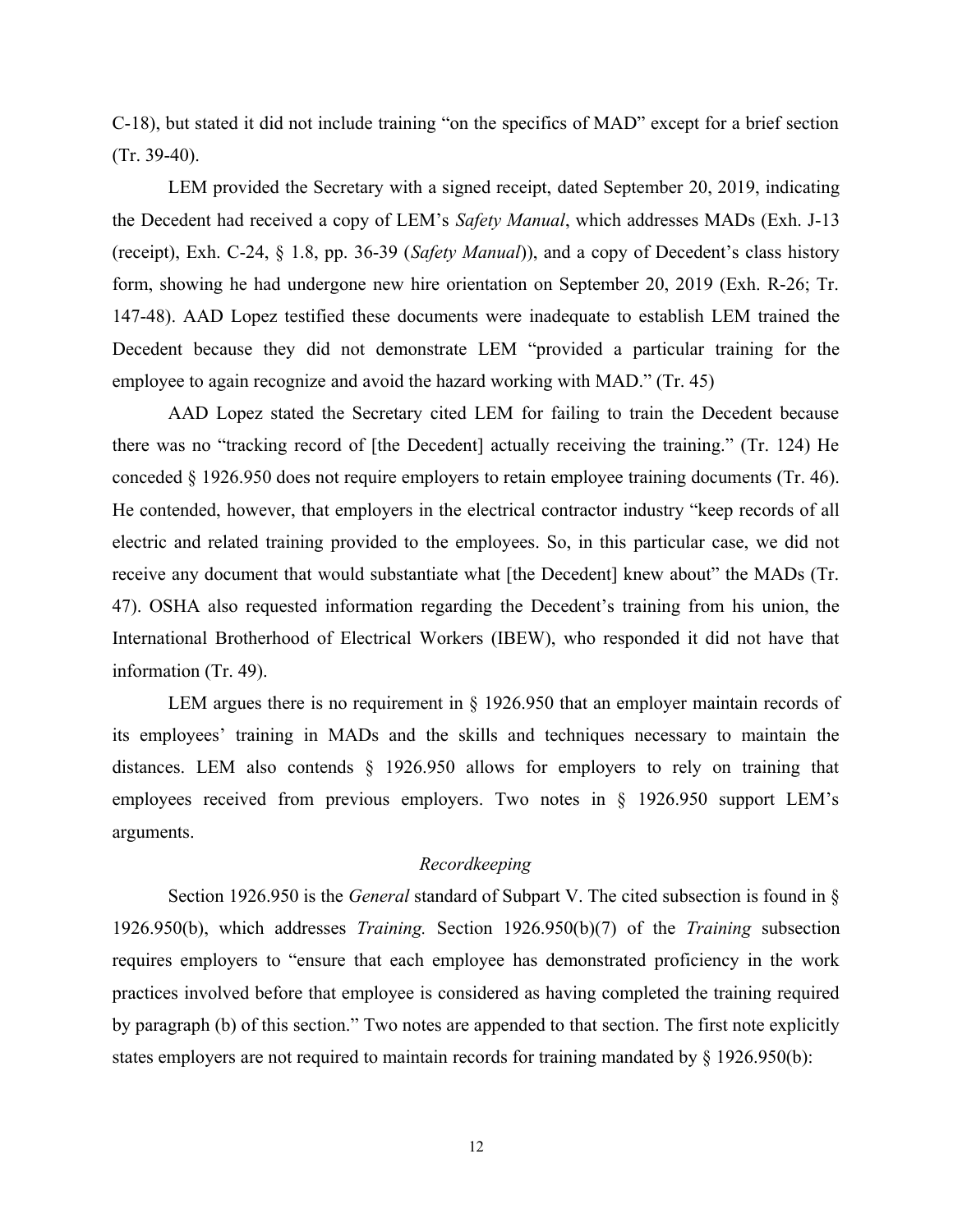**Note 1 to paragraph (b)(7):** *Though they are not required by this paragraph*, required training are one way of keeping track of when an employee has *employment records* that indicate that an employee has successfully completed the demonstrated proficiency.

# (emphasis added)

The basis of the Secretary's argument for finding a violation of  $\S$  1926.950(b)(2)(iii) is LEM's alleged failure to document employee training on the topic of MADs ("Without evidencing the content of the training, Respondent fails to show its trainings are compliant with the cited OSHA standard." (Secretary's *Brief*, p. 7)). The Secretary is asking the Court to impose the additional requirement of recordkeeping for full compliance with the cited standard, and to shift the burden of proof to LEM to establish the company provided the required training ("Respondent failed to provide any credible evidence that rebuts the Secretary's allegations." (Secretary's *Brief*, P. 6)).

 The Secretary cites *Well Solutions, Inc., Rig No. 30*, No. 91-340, 1995 WL 242595 (OSHRC April 19, 1995) in support of his argument that it was incumbent on LEM to provide documentation that it had trained the Decedent in MADs. In that case, two members of a four- of § 1910.151(b) for failing to train an employee or employees in first aid where no medical facility was near the worksite. The two surviving employees testified they had not received training in first aid. It was their opinion that one of the two deceased employees (who was their cousin) also had not received first aid training because they were close to him and thought they would have known if he had. There was no specific evidence regarding whether the other deceased employee had been trained in first aid. WS argued the Secretary should have made a greater effort to determine whether the deceased employees had received first aid training. The member crew died in an oil well fire. The Secretary had cited the respondent (WS) for a violation Commission rejected this argument.

 [W]e conclude that the Secretary has introduced sufficient evidence to establish a prima facie showing of a violation. WS presented no evidence to rebut the Secretary's case, even though it would have possession of any first aid training records. While the Secretary's evidence is not overwhelming, it is sufficient in the absence of rebuttal, and therefore we conclude that the Secretary has proven a violation of section 1910.151(b). "The necessary quantum of evidence to prove a fact 'is surely less in a case ... where it stands entirely unrebutted in the record by a party having full possession of all the facts, than in a case where there is contrary evidence to detract from its weight.' " *CF & T Available Concrete Pumping,* 15 BNA OSHC 2195, 2198, 1991–93 CCH OSHD ¶ 29,945, p. 40,938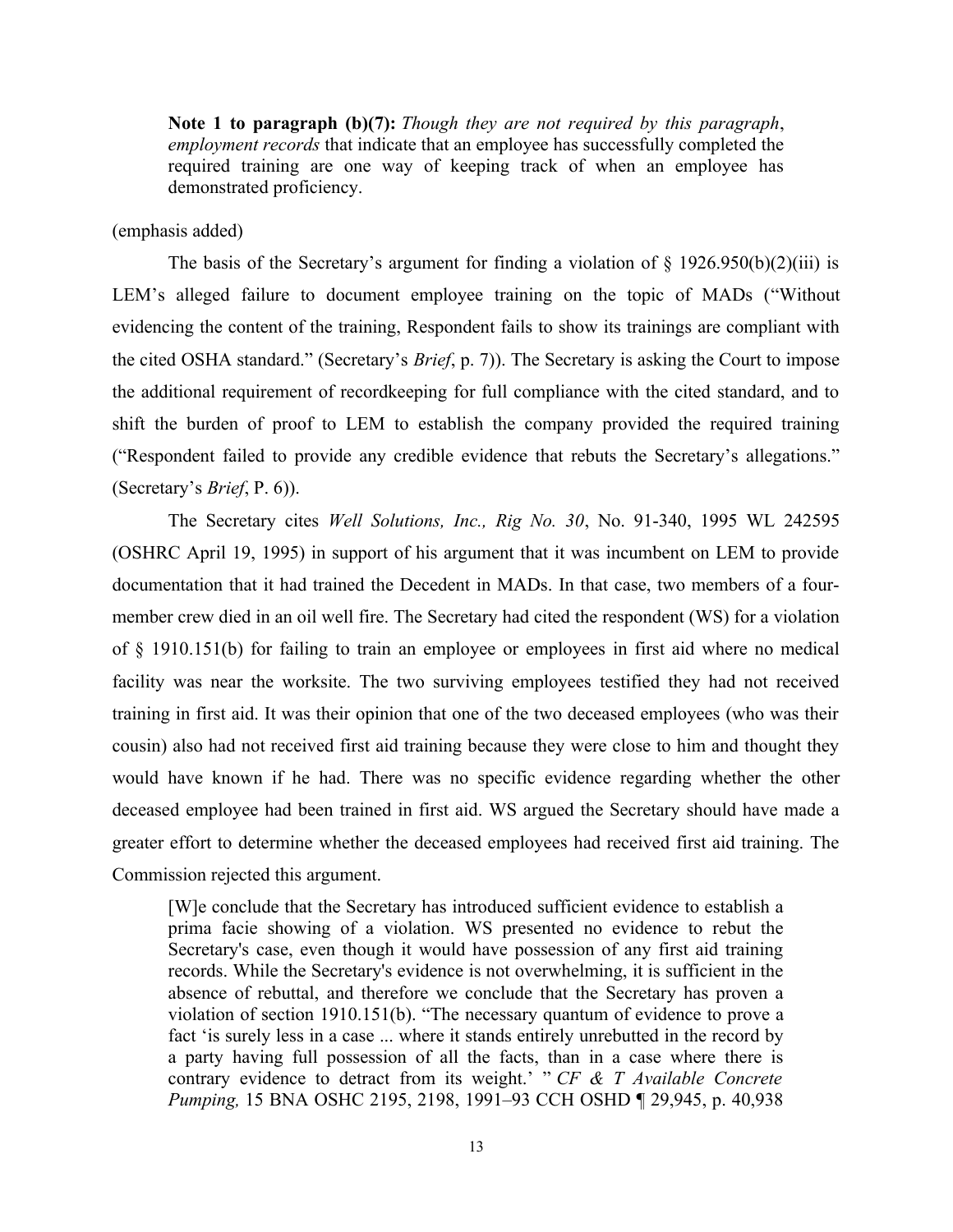(No. 90–329, 1993) (quoting *Astra Pharmaceutical Prods. v. OSHRC,* 681 F.2d 69, 74 (1st Cir.1982)); *see Noranda Aluminum, Inc. v. OSHRC,* 593 F.2d 811, 814 & n. 5 (8th Cir.1979).

*Id.* at \*4.

 The record evidence in this proceeding is distinguishable from that of *Well Solutions*. Here, the Secretary's case does not stand "entirely unrebutted"—there is evidence that the Decedent received new hire orientation training and a copy of LEM's *Safety Manual,* which specifically addresses MADs (Exhs. C-24 & R-26). The Commission found in *Wells Solutions*  that slight evidence presented by the Secretary is sufficient to prove a violation "in the absence of rebuttal." Here, LEM provided rebuttal evidence. In addition to the documentation of the orientation training and receipt of the *Safety Manual*, LEM presented evidence establishing the Decedent had extensive previous training, and LEM determined he was proficient in safe work practices so that he was considered to have completed the training required by § 1926.950(b).

# *Previous Training*

The second note appended to  $\S 1926.950(b)(7)$  provides:

**Note 2 to paragraph (b)(7):** For an employee with previous training, an employer may determine that that employee has demonstrated the proficiency required by this paragraph using the following process: (1) Confirm that the employee has the training required by paragraph (b) of this section, (2) use an examination or interview to make an initial determination that the employee understands the relevant safety related work practices before he or she performs any work covered by this subpart, and (3) supervise the employee closely until that employee has demonstrated proficiency as required by this paragraph.

 At the time of his death, the Decedent had been a journeyman lineman for fifteen and a half years. He had performed his apprenticeship with Baltimore Gas & Electricity Utility (Exh. R-21; Tr. 409). The Foreman, who was also a journeyman lineman, described the training necessary to achieve that position.

 The Foreman stated that to become a journeyman lineman, he had "gone through the IBEW and the [National Joint Apprenticeship and Training Committee] training and gotten the certificate and the diploma." (Tr. 233) He went through a five-year apprenticeship program (Tr. 234). He worked for Florida Keys Electric Coop, starting as a groundman. After working for a year, his foremen and an area supervisor reviewed his work and recommended him to advance to the position of apprentice (Exh. J-4, p. 3; Tr. 234-36). The apprenticeship included on-the-job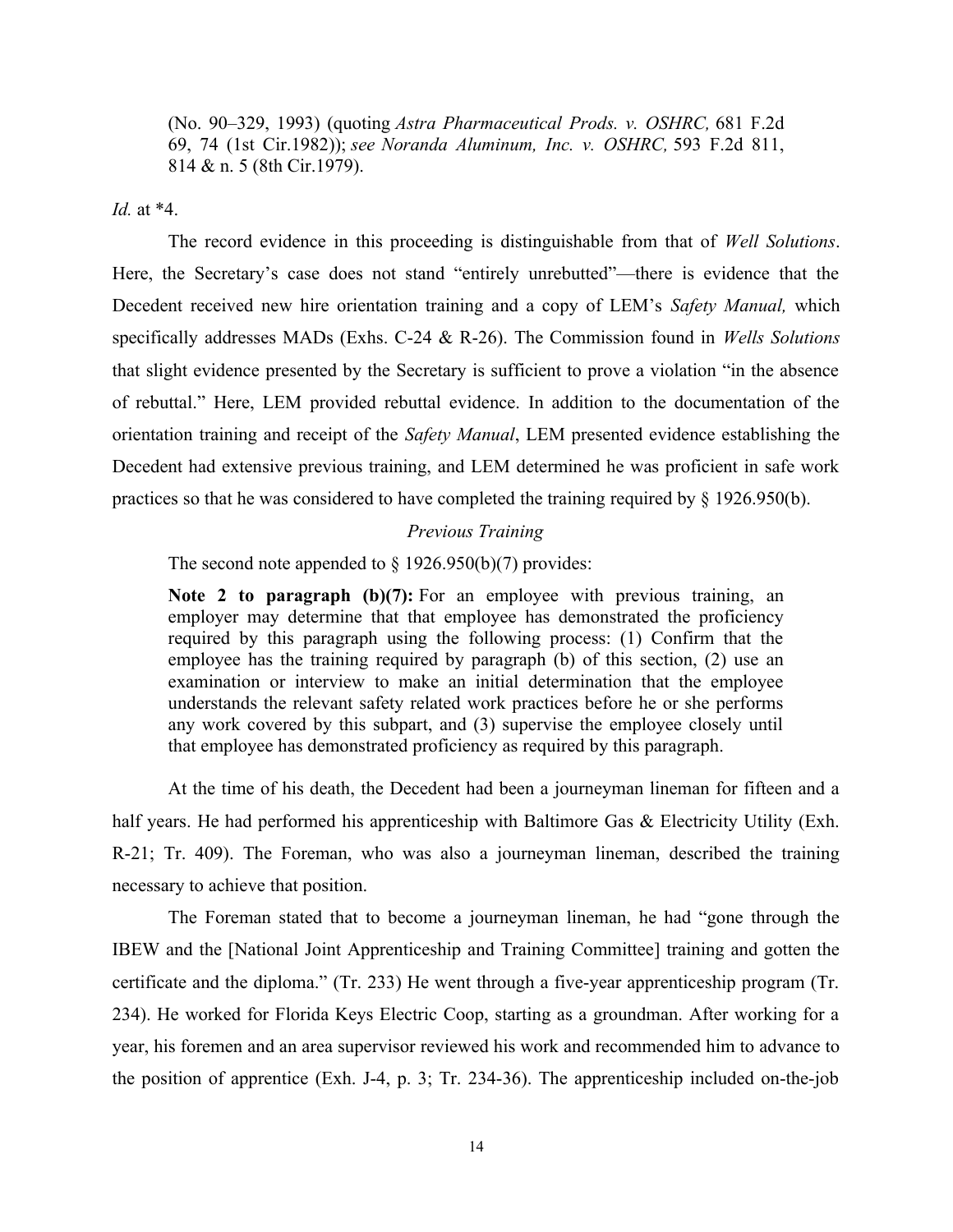and classroom training, as well as the completion of workbooks and tests (Tr. 242-43). Apprentices received safety instruction in PPE, isolation, insulation, and MADs, among other topics (Tr. 246-47). As the Foreman advanced in his apprenticeship, the foremen and area supervisor continued to assess and critique his work "constantly." (Tr. 247) The Foreman progressed through the program, from apprentice first year through apprentice fourth year, and was, at the end of his fifth year, elevated to journeyman lineman (Tr. 249-53). To become a journeyman lineman, the Foreman was required to take a written examination and complete a bucket rescue in under three minutes, as well as other timed assignments (Tr. 253-54). Once an apprentice becomes a journeyman lineman, he has "topped out," meaning he has reached the top position possible. Training to become a journeyman lineman requires "thousands of hours" of field work (Tr. 128). At the time of the fatality at issue here, the Foreman had been a journeyman lineman for more than twenty years (Tr. 257-58).

 The record establishes the Decedent had completed his apprenticeship and had been a journeyman lineman for fifteen and a half years at the time of his death. The Foreman's testimony establishes that, as a journeyman lineman, the Decedent would have had previous training, including the MADs for different voltages.

 AAD Lopez conceded that if a lineman "had been trained, the employer only has to assess and track that assessment." (Tr. 153) He stated that neither he nor anyone else at OSHA had determined whether LEM had met the requirements of Note 2 for employees with previous training with regard to the Decedent (Tr. 153). $10$ 

<span id="page-14-0"></span> for newly hired employees, periodic safety training, crew visits, and onsite audits. (Tr. 385-86).  His *New Hire Orientation Topics Outline* includes "MAD distances required for the different voltages that are present on the work site, line cover requirements." (Exh. R-19) Cross provided Safety engineer Patrick Cross works for LEM. He provides orientation and safety training

<span id="page-14-1"></span><sup>&</sup>lt;sup>[10](#page-14-0)</sup>At the hearing, the Secretary tendered Harry Floyd as an expert in "the field of electrical safety, which includes arguing Floyd's opinions "appear to be directly overlapping with the Judge's purview in fact-finding." (Tr. 197) After reviewing Floyd's proffered report, the Court acknowledged Floyd's impressive credentials but found his opinions in the proffered report address the ultimate issues the Court must decide. The Court did not allow Floyd to testify (Tr. 209-12). *See J. C. Watson Co.,* Nos. 05-0175 & 05-0176, 2008 WL 2045818, at \* 3, n. 3 (OSHRC May 6, 2008) (The Commission "determine[s] that, as Watson's intended purpose for the testimony of this witness was regarding a conclusion of law, the judge properly refused to permit his testimony."). The Secretary made an offer of proof, stating that Floyd's testimony and the report he prepared would provide his expert opinions regarding adequate training, the significance of the Decedent's encroachment of the MAD, and the significance of the Minimum Approach Distance," and moved to admit his expert report (Exh. C-14 (rejected); Tr. 196). LEM objected, Decedent's possession of a conductive object in his bucket (Tr. 213-15).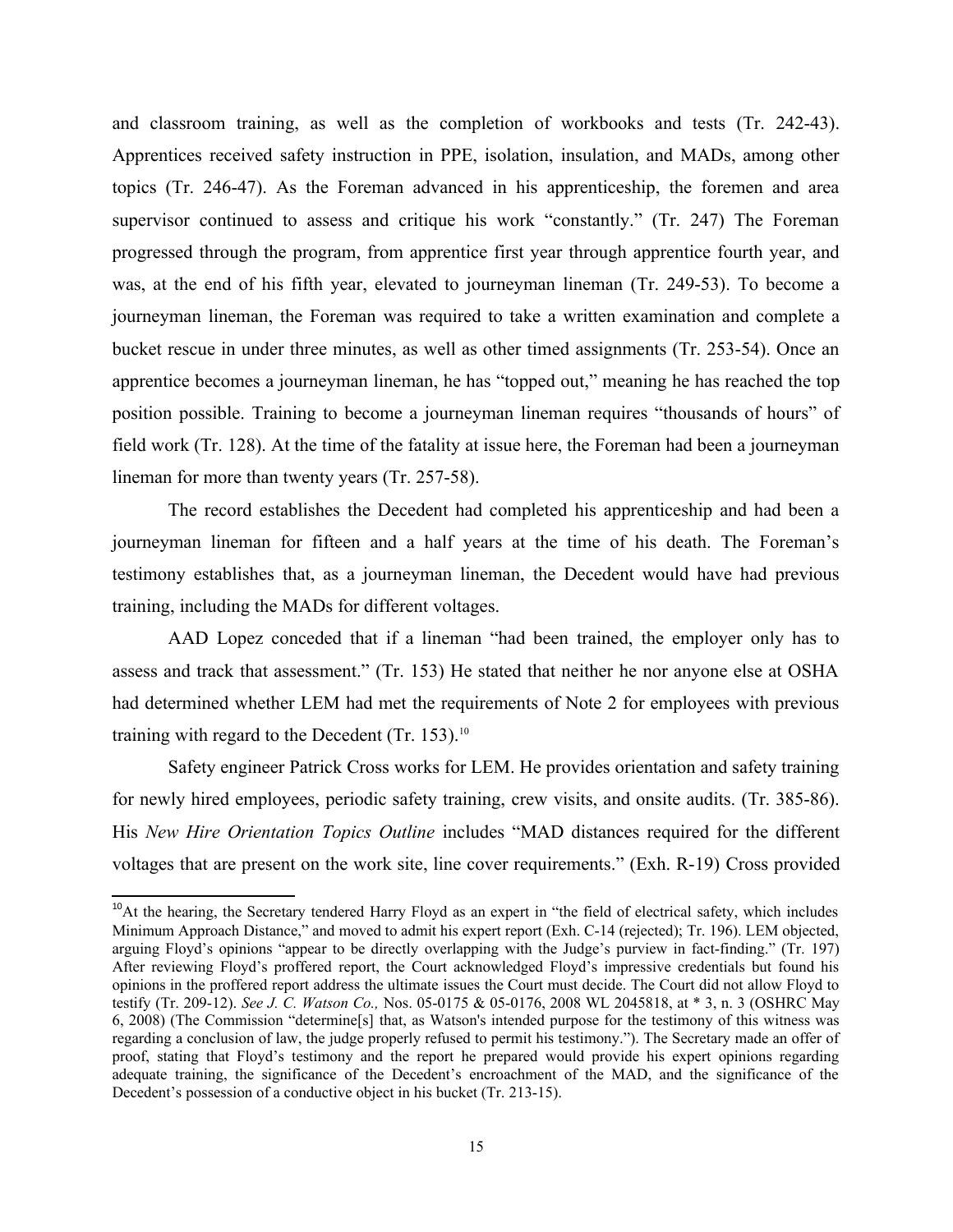orientation and safety training to the Decedent on September 20, 2019 (Exh. R-24; Tr. 135-36). There was only one other participant that day, so the orientation session involved only Cross, the Decedent, and the other new hire (Tr. 393-94). No one from OSHA interviewed Cross to determine how he provided orientation and safety training or assessed employees with previous training (Tr. 131).

 Cross gave a detailed explanation of his training process. He testified that after completing paperwork and drug testing, he questions new hires on "what experience they have, where they're coming from, what their past work experience may be." (Tr. 387)

 [The new hires] have to go through a set of videos and just oral interviews where we talk about all the elements of what we're doing, that we're doing safely. And just kind of . . . an open interview to question what kind of experience they have and to get them to elaborate on that a little bit. And then we go through the videos, go through PowerPoints, even use some YouTube videos of safety companies that . . . may deal with what we are specifically working on, on that project or what they may worked on, on upcoming projects that we're going to have. . . . We['re] just trying to make sure we cover everything we possibly can, not only to inform them, but to . . . add more information about what they already know.

(Tr. 387-88)

 As Cross discusses safety training with the new hires, he assesses their levels of previous training and experience.

 [W]hen you ask someone what they know about MAD distance or rubber goods, you know, use gloves and sleeves and things of that nature, you can always gauge by how someone answers or doesn't answer. If you ask for more information, can they give more information or they, you know, just kind of beat around the bush? And so you're assessing what they know or don't know and try to lead that on into a direction to find out if they are proficient in what they should know or they will need to get some of those other training videos or spend a little bit more time discussing all the elements of the videos that you already have going, how many times we going to stop it. Sometimes that 45 or 43 minute video, whatever it may be, could be an hour and a half, two hours depending on how that discussion goes when we stop at the end of each section and ask questions or start a discussion. . . . So it's fairly easy usually to gauge what someone does or doesn't know and their willingness to learn.

## (Tr. 396-97)

 Cross testified that once a new hire is working in the field, his supervisors watch him closely to ensure he is trained and proficient in safe work practices.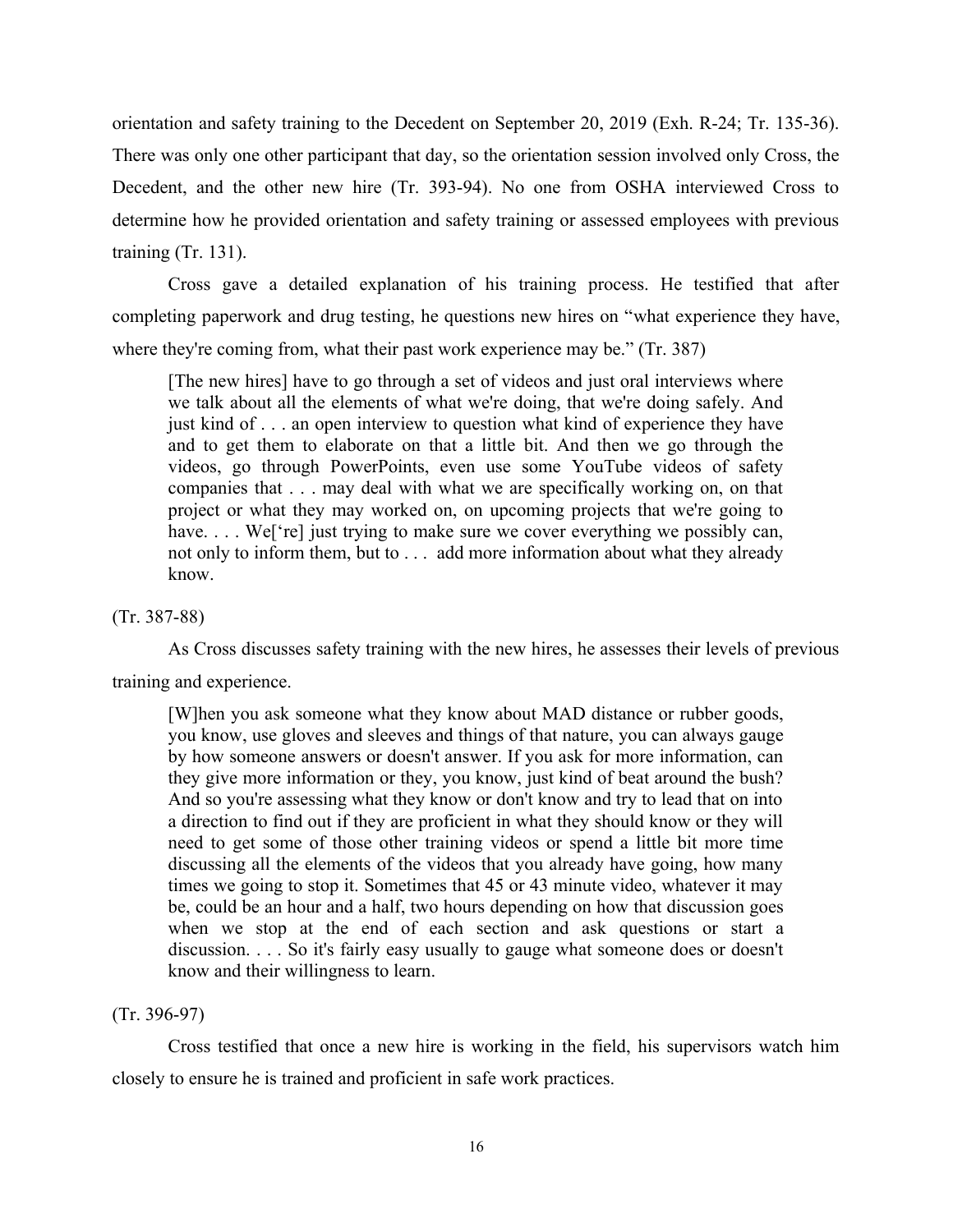Everyone onsite, [whether] anyone is a J/L foreman, general foreman, they are required to continue observations throughout the day, throughout the job, and that's what they're there for is onsite oversight and management to make for sure that everyone is proficient as they say they are and are performing their duties safely and correctly.

(Tr. 412)

 Note 2 to paragraph (b)(7) of § 1926.950 provides than an employer may rely on the previous training of employee if it: (1) Confirms the employee has the training required by § 1926.950(b), (2) uses an examination or interview to initially determine that the employee understands the relevant safety related work practices, and (3) supervises the employee closely until that employee has demonstrated proficiency as required by § 1926.950(b). Here, LEM has established (1) the Decedent's apprenticeship and previous employment as a journeyman lineman entailed the required safety training, including the MADs for different voltages; (2) Cross interviewed the Decedent during orientation to determine his knowledge and understanding of the relevant safety related work practices, including MADs; and (3) its supervisors, including the Foreman, are trained to observe closely the newly hired employee to ensure he has the proficiency required by the training standard.

 The Court finds LEM met the requirements set out in Note 2 to paragraph (b)(7) to determine the Decedent had demonstrated the proficiency in safe work habits required by § 1926.950(b).

 The Secretary's emphasis on LEM's failure to submit detailed training records is set out in Note 1 to paragraph (b)(7). The Secretary considered the records LEM did submit to be inadequate, but he failed to factor in the previous training a journeyman lineman would have had at the Decedent's point in his career. An employer's reliance on an employee's previous training misplaced. Section 1929.950(b)(2)(iii) does not require the employer to maintain such records, as is expressly permitted in Note 2 to paragraph (b)(7).

 The Court finds the Secretary failed to establish the Decedent was not trained in the MAD for the 7.62 kV distribution line at the Hallandale worksite on November 15, 2019. Item 1 is vacated.

# **Items 2 and 3: Alleged Serious Violations of §§ 1926.960(c)(1)(iii) and (2)(i)**

The Secretary cited Items 2 and 3 based on the single incident of the Decedent breaching the MAD of the distribution line without taking appropriate precautions. Because Items 2 and 3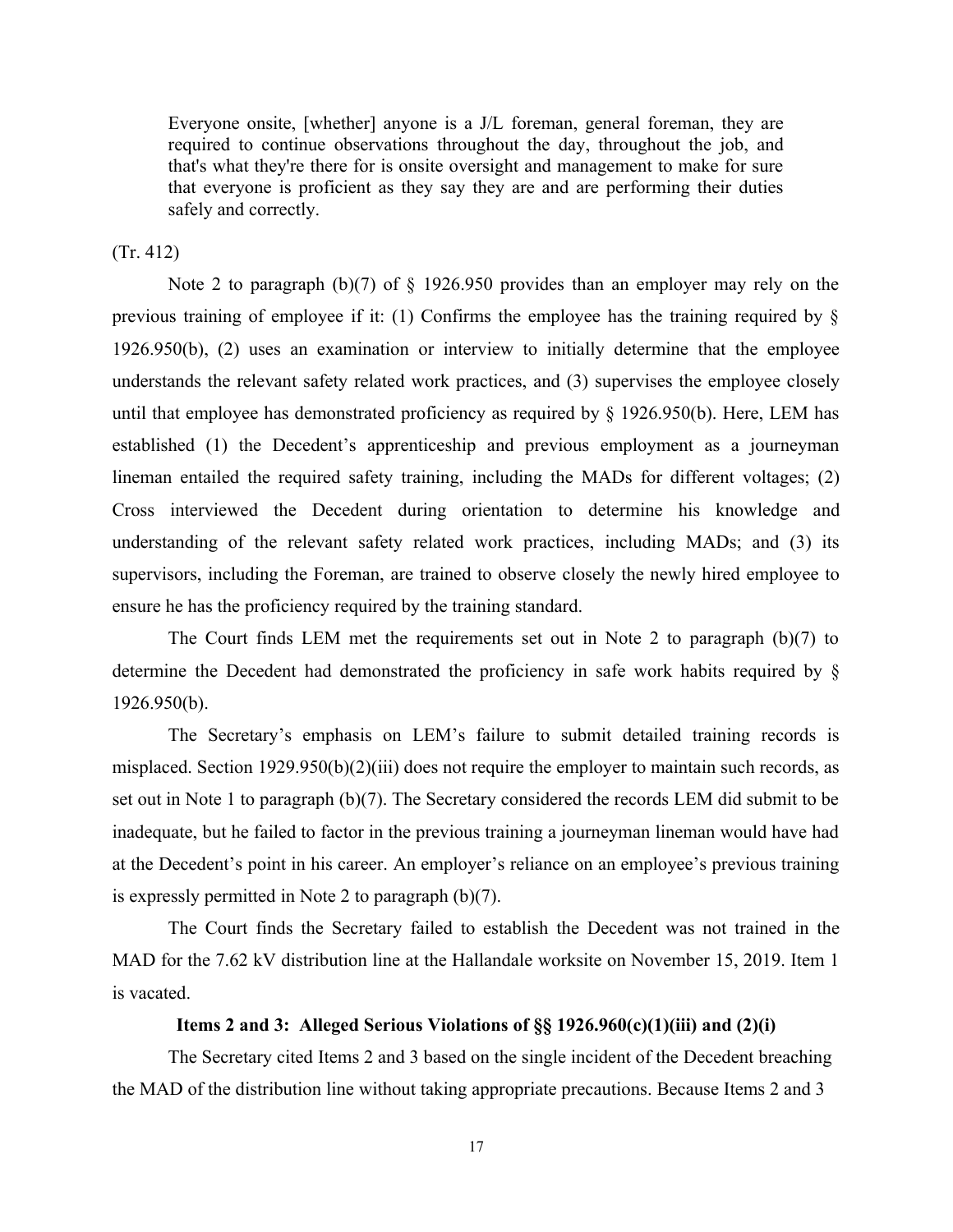arise from the same incident and only the element of employer knowledge is at issue for both items, the Court will address the items together.<sup>11</sup>

# <span id="page-17-0"></span>*Alleged Violation Descriptions*

Item 2 alleges:

29 CFR  $1926.960(c)(1)(iii)$ : The employer did not ensure that no employee approached or took any conductive object closer to exposed energized parts than the employer's established minimum approach distance:

 On or about November 15, 2019, at jobsite location 831 N. Federal Highway, Hallandale, Florida, an employee carried an energized mechanical jumper inside a truck-mounted bucket, exposing the employee to an electrocution hazard.

Item 3 alleges:

29 CFR  $1926.960(c)(2)(i)$ : When an employee used rubber insulating gloves as insulation from energized parts, the employer did not ensure that rubber insulating sleeves were also used:

 On or about November 15, 2019, at jobsite location 831 N. Federal Highway, Hallandale, Florida, an employee was exposed to an electrical shock and/or electrocution hazard when using rubber-insulating gloves as insulation from energized parts without using rubber-insulating sleeves.

# *The Cited Standards*

Section  $1926.960(c)(1)(iii)$  provides:

 The employer shall ensure that no employee approaches or takes any conductive object closer to exposed energized parts than the employer's established minimum approach distance, unless:

 (A) The employee is insulated from the energized part (rubber insulating gloves or rubber insulating gloves and sleeves worn in accordance with paragraph (c)(2) of this section constitutes insulation of the employee from the energized part upon

<span id="page-17-1"></span> $11$  Despite arising from the same incident, Items 2 and 3 are not, as LEM contends, duplicative. "[V] iolations are considered duplicative only where they *requir*e the same abatement conduct." *J. A. Jones Constr. Co.,* No. 87-2059, 1993 WL 61950, at \*7 (OSHRC Feb. 19, 1993) (emphasis added). Here, § 1926.960(c)(1)(iii), cited in Item 2, worn in accordance with paragraph  $(c)(2)$ " of § 1926.960; insulating the energized part "from the employee and any other conductive object"; and insulating the employee "from any other exposed conductive object in accordance with the requirement for live-line barehand work"). A violation of  $\S 1926.960(c)(2)(i)$ , cited in Item 3, can only be abated by the employee wearing rubber insulating gloves and sleeves together. "Although a worksite condition may violate more than one standard, section 5(a)(2) of the Act requires an employer to comply with all standards applicable to a hazardous condition even though the abatement requirements of two applicable standards may be satisfied by compliance with the more comprehensive standard." *H. H. Hall Constr. Co.,* No. 76-4765), 1981 WL, permits three separate forms of abatement (wearing "rubber insulating gloves or rubber insulating gloves and sleeves 18913, at \*4 (OSHRC Oct. 7, 1981) (emphasis in original).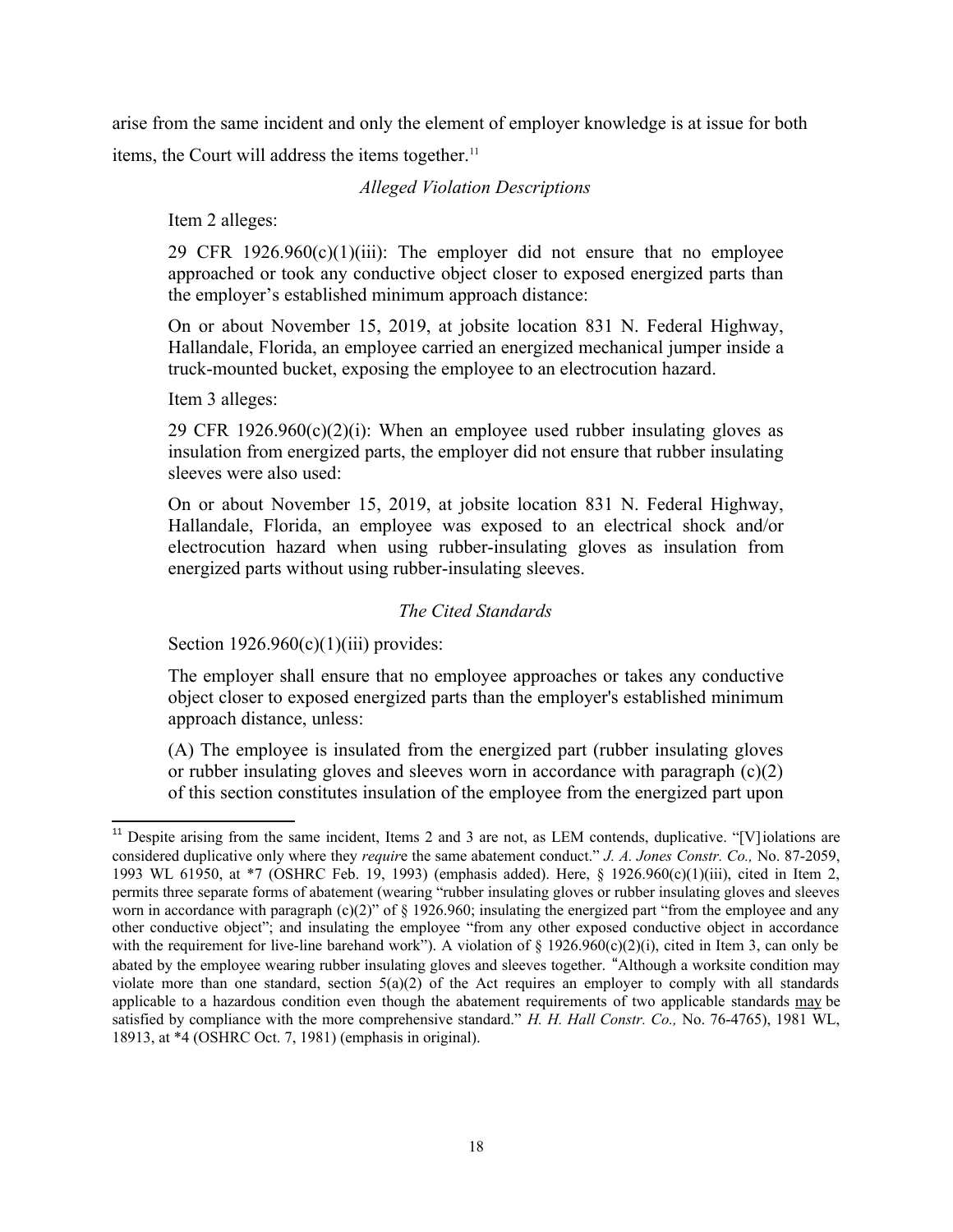which the employee is working provided that the employee has control of the part in a manner sufficient to prevent exposure to uninsulated portions of the employee's body), or

 (B) The energized part is insulated from the employee and from any other conductive object at a different potential, or

 (C) The employee is insulated from any other exposed conductive object in accordance with the requirements for live-line barehand work in § 1926.964(c).

#### Section  $1926.960(c)(1)(i)$  provides:

 When an employee uses rubber insulating gloves as insulation from energized parts (under paragraph (c)(1)(iii)(A) of this section), the employer shall ensure that the employee also uses rubber insulating sleeves.

# **Analysis**  *(1) Applicability of the Cited Standards*

 Section 1926.950(a)(1)(i) provides Subpart V "covers the construction of electric power transmission and distribution lines and equipment. As used in this subpart, the term 'construction' includes the erection of new electric transmission and distribution lines and equipment, and the alteration, conversion, and improvement of existing electric transmission and distribution lines and equipment."

 On November 15, 2019, LEM's crew was in the process of transferring distribution lines from an existing utility pole to a new one. The Court determines § 1926.950(b)(2)(iii) applies to the conditions and activities at the Hallandale worksite cited in Items 2 and 3 of the Citation.

# <span id="page-18-0"></span>*(2) Compliance with the Terms of the Standards*

 It is undisputed that on November 15, 2019, the Decedent elevated his bucket to the height of one of the distribution lines at the worksite. While holding a conductive object (the mac), he breached the MAD of 2 feet, 2 inches, and connected one end of the mac to the line. The Decedent was wearing rubber insulating gloves at the time but was not wearing rubber insulating sleeves. This action violated the terms of  $\S$  1926.960(c)(1)(iii) ("The employer shall ensure that no employee approaches or takes any conductive object closer to exposed energized parts than the employer's established minimum approach distance.") cited in Item 2. It also violated the terms of  $\S$  1926.960(c)(2) ("When an employee uses rubber insulating gloves as insulation from energized parts (under paragraph (c)(1)(iii)(A) of this section), the employer shall ensure that the employee also uses rubber insulating sleeves.") cited in Item  $3^{12}$ 

<span id="page-18-1"></span><sup>&</sup>lt;sup>[12](#page-18-0)</sup> Sections 1926.960(c)(2)(i)(A) and (B) provide an exception to the requirement to wear rubber insulating sleeves:  $19$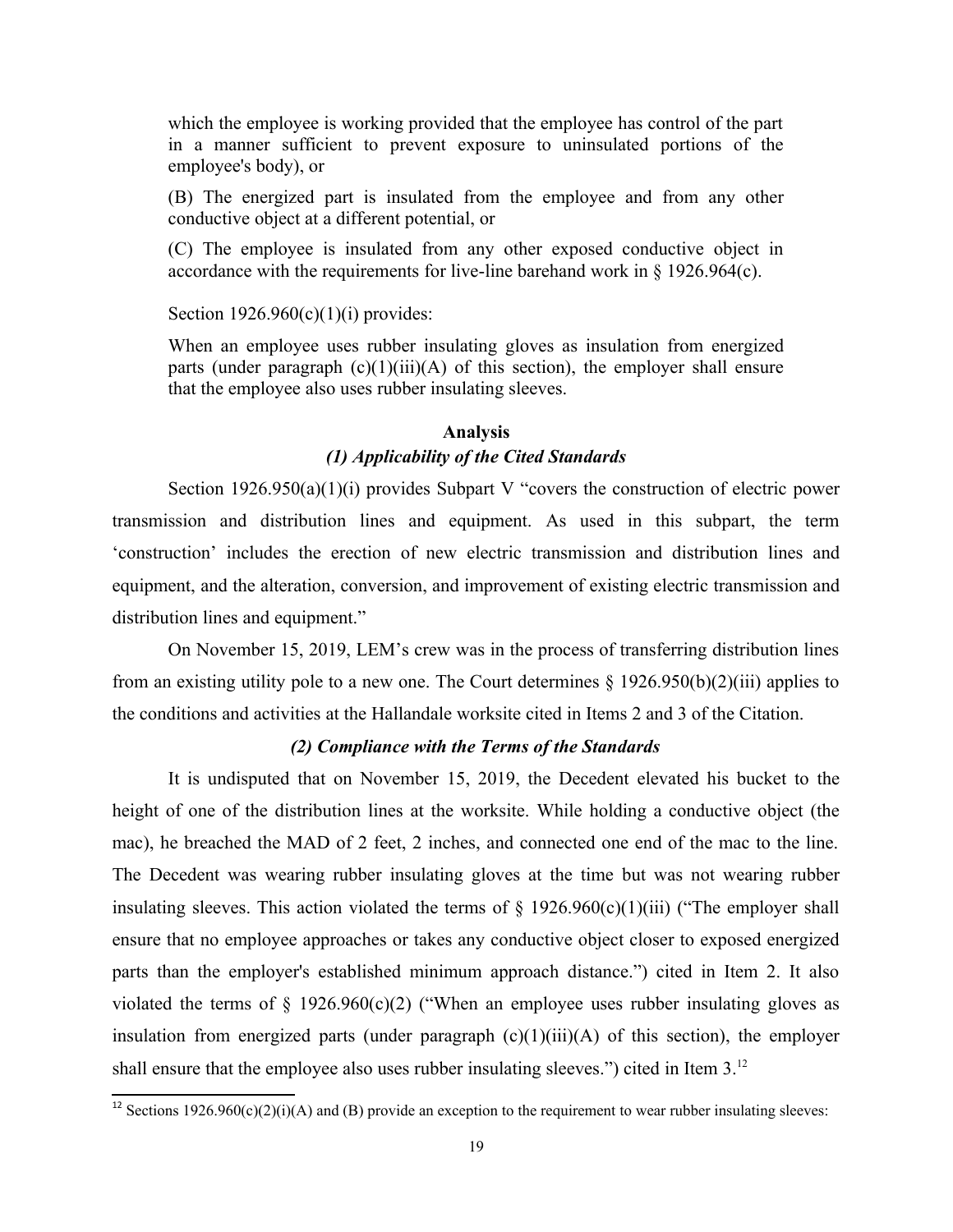The Court finds the Decedent's action in breaching the MAD while holding the mac and not wearing rubber insulting sleeves violated the terms of the standards cited in Items 2 and 3.

# *(3) Employee Access to the Violative Condition*

 The Decedent died of electrocution after breaching the MAD for the distribution line. To prove employee access to a hazard, the Secretary is required to

 show either that employees were actually exposed to the violative condition (through injury or death) or that it is reasonably predictable they have been or will be in the zone of danger posed by the condition. *Dover High Performance Plastics, Inc.*, No. 14-1268, 2020 WL 5880242, at \*2 (O.S.H.R.C., Sept. 25,  2020); *see also Aerospace Testing*, 2020 WL 5815499, at \*3 n.3. . . . [T]he Secretary "need not show that an employee's exposure was reasonably predictable' where there is actual exposure." *George J. Igel & Co. v. OSHRC*, 50 F. App'x. 707, 713 (6th Cir. 2002) (unpublished)[.]

*Armstrong Utilities, Inc.,* No. 18-0034, 2021 WL 4592200, at \*3 (OSHRC Sept. 24, 2021)

 The death by electrocution of the Decedent establishes actual exposure to the violative conditions.

# *(4) Employer Knowledge*

The Secretary does not argue LEM had actual knowledge of the violative conduct cited in

Items 2 and 3.<sup>13</sup> He contends LEM had constructive knowledge, based on the Foreman's position

 LEM argues the Secretary failed to establish the energized parts were not insulated from the employee, "for which he bears the burden of proof." (LEM's *Brief*, p. 12) LEM is mistaken. "[T]he party claiming the benefit of an exception bears the burden of proving that its case falls within that exception*." Ford Dev. Corp.,* No. 90-1505, 1992 WL 381669, at \*3, n. 7 (OSHRC Dec. 3, 1992). LEM presented no evidence it insulated exposed energized parts on which the Decedent was not working.

<span id="page-19-1"></span><sup>[13](#page-19-0)</sup> The Secretary was specific on this point.

 Q.: How did OSHA -- well, let me first ask you, did OSHA determine there was actual Q.: Did OSHA determine that there was employer knowledge with regard to Citation 1, Item 2? AAD Lopez: Yes, ma'am. knowledge? AAD Lopez: No, ma'am. (Tr. 60)

 This position appears to be at odds with the Secretary's theory that the Foreman instructed the Decedent "not just to estimate whether the mac was long enough but also to install it." (Secretary's *Brief*, p. 7) If the Secretary's theory were correct, the Foreman would have actual knowledge of the violative conduct of the Decedent in not wearing rubber insulating sleeves and carrying a conductive object when breaching the MAD.

<span id="page-19-0"></span> However, an employee need not use rubber insulating sleeves if . . . [e]xposed energized parts on which the employee is not working are insulated from the employee; and [w]hen installing insulation for purposes of paragraph  $(c)(2)(i)(A)$  of this section, the employee installs the insulation from a position that does not expose his or her upper arm to contact with other energized parts.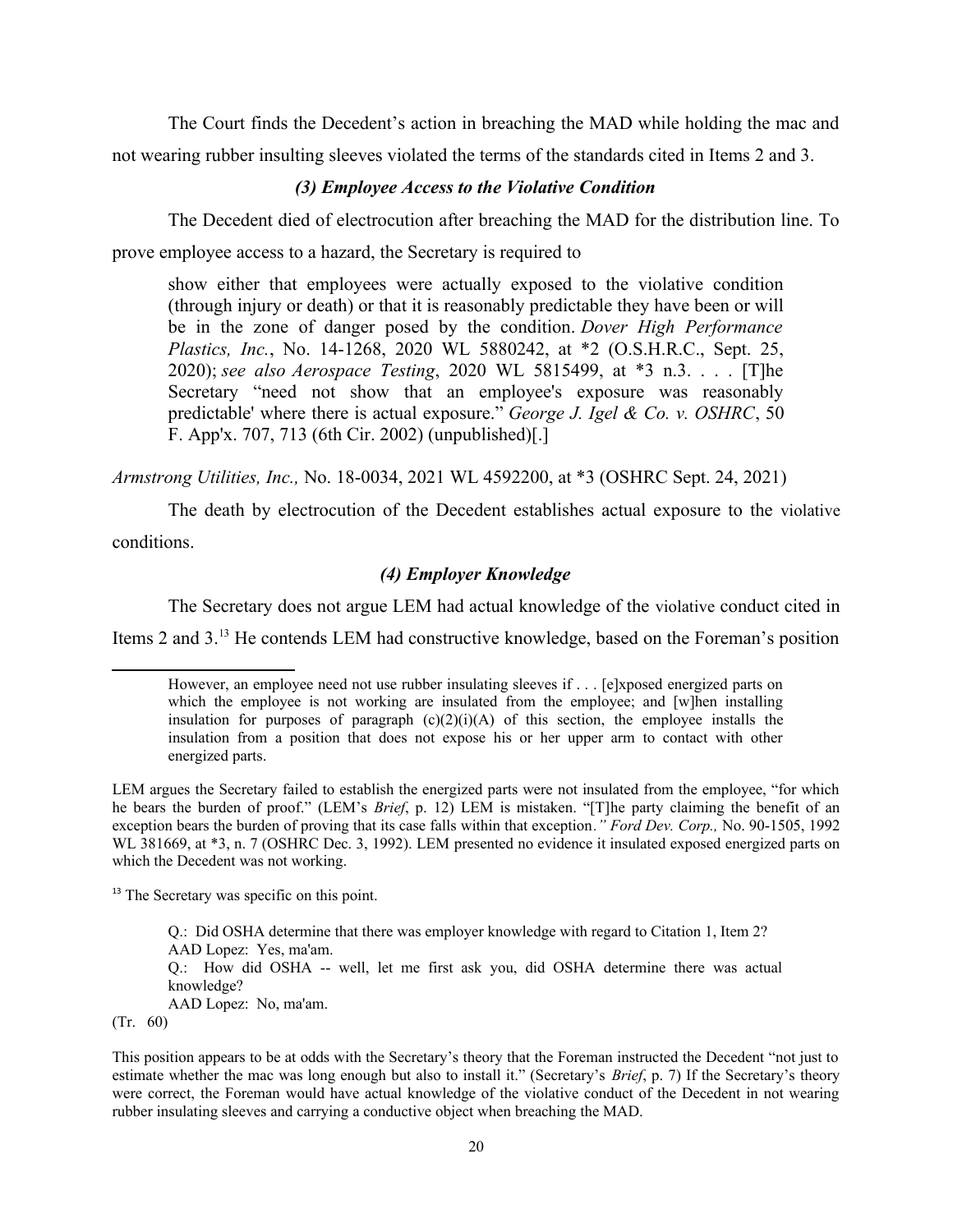as an observer on the worksite where the employees were working in plain view. "To establish constructive knowledge, the Secretary must prove that, with the exercise of reasonable diligence, the employer should have known of the conditions constituting the violation." *AJM Packaging Corp., Respondent.,* No. 16-1865, 2022 WL 1102423, at \*5 (OSHRC Apr. 1, 2022).

AAD Lopez stated,

 There was an observer/foreman at the site in charge of conducting the duties of supervisory and observing the workers doing work with the power lines. And the foreman was present at the site with the condition in plain view, and he should or could have known that the injured employee encroached the MAD because he was there at the site and was in charge of observing these workers doing work.

### (Tr. 60-61)

 Constructive knowledge can be shown either by proximity of a supervisor to employee misconduct or by the inadequacy of the employer's safety program.

 An example of constructive knowledge is where the supervisor may not have directly seen the subordinate's misconduct, but he was in close enough proximity that he should have. *See, e.g., Secretary of Labor v. Hamilton Fixture,* 16 O.S.H. Cas. (BNA) 1073, at \*17–19 (1993) (holding that constructive knowledge was shown where the supervisor, who had just walked into the work area, was 10 feet away from the violative conduct). In the alternative, the Secretary can show knowledge based upon the employer's failure to implement an adequate safety  program, *see New York State Elec. & Gas Corp.,* 88 F.3d at 105–06 (citations omitted), with the rationale being that—in the absence of such a program—the misconduct was reasonably foreseeable.

*ComTran Grp., Inc. v. U.S. Dep't of Lab.,* 722 F.3d 1304, 1308 (11th Cir. 2013).

 The Secretary does not argue LEM's implemented safety program was inadequate. His case for constructive knowledge rests on the Foreman's proximity to the Decedent's violative conduct (Secretary's *Brief*, pp. 12, 15-16).

## *Item 2*

 The Decedent breached the MAD while holding the mac, a conductive object, violating § at the time of the Decedent's death is sufficient to establish his knowledge of the violative  $1926.960(c)(1)(iii)$ , cited in Item 2. The Secretary argues the Foreman's presence on the worksite conduct, and this knowledge is imputed to LEM.

 [The Foreman] was present when the accident occurred and, as he admitted on cross-examination, it was his responsibility to observe the crew for safety violations and make corrections as needed. . . . Accordingly, he should have known of the MAD violation with the exercise of due diligence as the foreman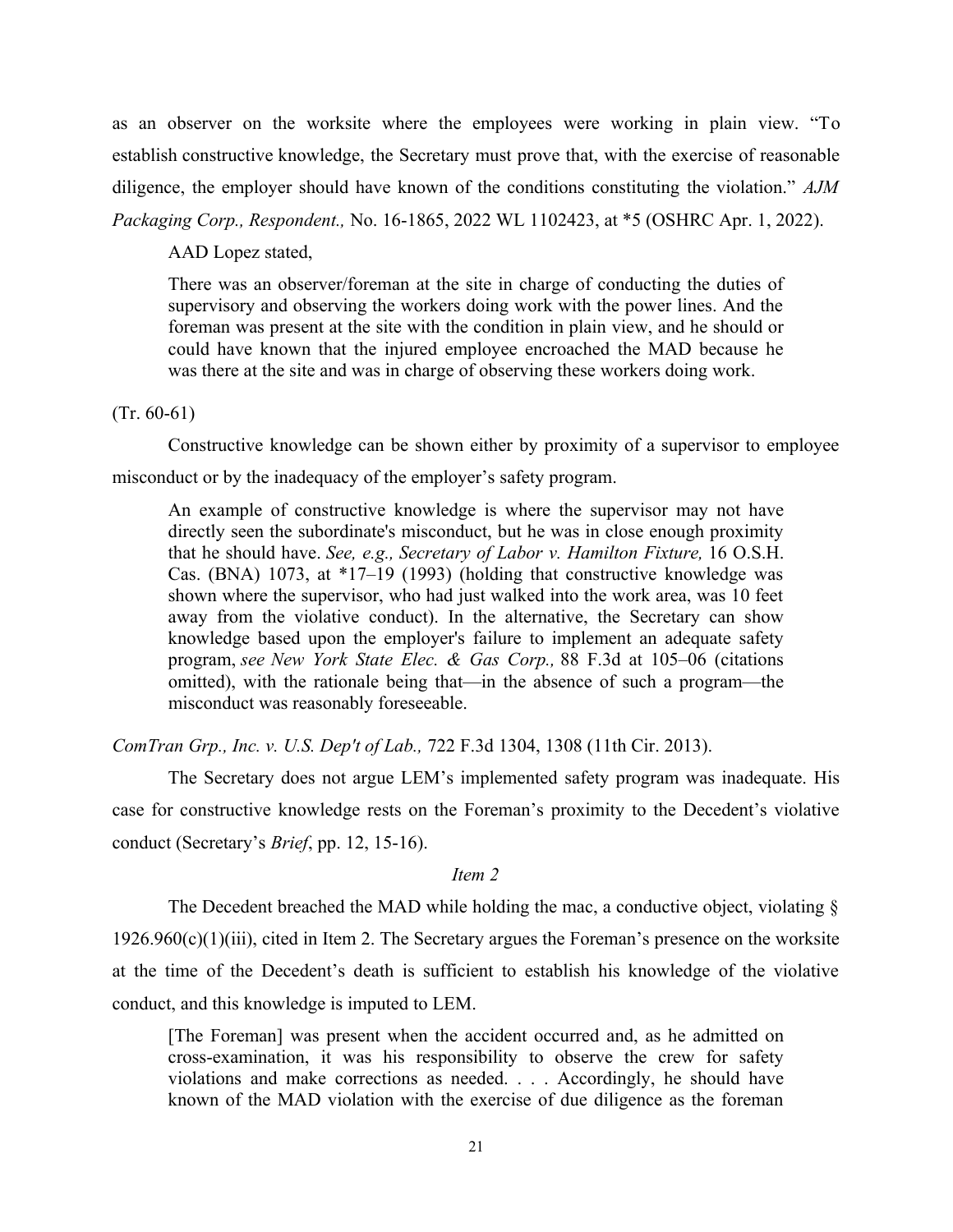and designated ground observer. Therefore, Respondent had constructive knowledge of the violation.

# (Secretary's *Brief*, p. 12)

 It is undisputed the Foreman knew the Decedent had the mac with him in his bucket—he had handed it to him. The question is whether, with the exercise of reasonable diligence, the Foreman should have discovered the Decedent's violative conduct. The Court concludes the Foreman's failure to detect the Decedent's violative conduct before he made contact with the energized line does not establish a failure to exercise reasonable diligence.

 The Foreman testified it took only a "couple of seconds" for the Decedent to raise his bucket to the height the Foreman expected him to reach (Tr. 351). The Decedent then called down to the Foreman that the mac would work (Tr. 320). At this point, the Decedent had completed the task the Foreman had assigned him. The Foreman looked down at the other macs and turned towards the bucket of the Apprentice (Tr. 321). As he started walking, he saw the flash that resulted from the Decedent's contact with the energized line (Tr. 330). The Foreman's description indicates only seconds had elapsed between the time the Decedent called down to him and when the flash occurred. The Commission has held the duration of a violative activity is a factor in determining whether a supervisor should have detected it with the exercise of reasonable diligence.

 *See, e.g., Kaspar Wire Works, Inc.*, 18 BNA OSHC 2178, 2196-97, 2000 CCH OSHD ¶ 32,134, p. 48,422 (No. 90-2775, 2000) (concluding that "in the absence of any evidence indicating how long the violative conditions had been in existence, we are unable to evaluate whether [the employer] could have known of them even if it had been reasonably diligent in inspecting its equipment"), *aff'd*, 268 F.3d 1123 (D.C. Cir. 2001); *Ragnar Benson, Inc.*, 18 BNA OSHC 1937, constructive knowledge was not shown where lack of evidence of violation's duration precluded Commission from determining whether employer could have 1940, 1999 CCH OSHD ¶ 31,932, p. 47,373 (No. 97-1676, 1999) (concluding that known of conditions with exercise of reasonable diligence).

*Thomas Indus. Coatings, Inc.,* No. 06-1542, 2012 WL 1777086, at \*4 (OSHRC Feb. 28, 2012).

 The Decedent was a journeyman lineman with all the experience and training that position implies. In the approximately two months the Foreman had worked with the Decedent on his crew, he had not observed him engage in any unsafe work practices (Tr. 335). The Foreman had no indication heightened monitoring was indicated.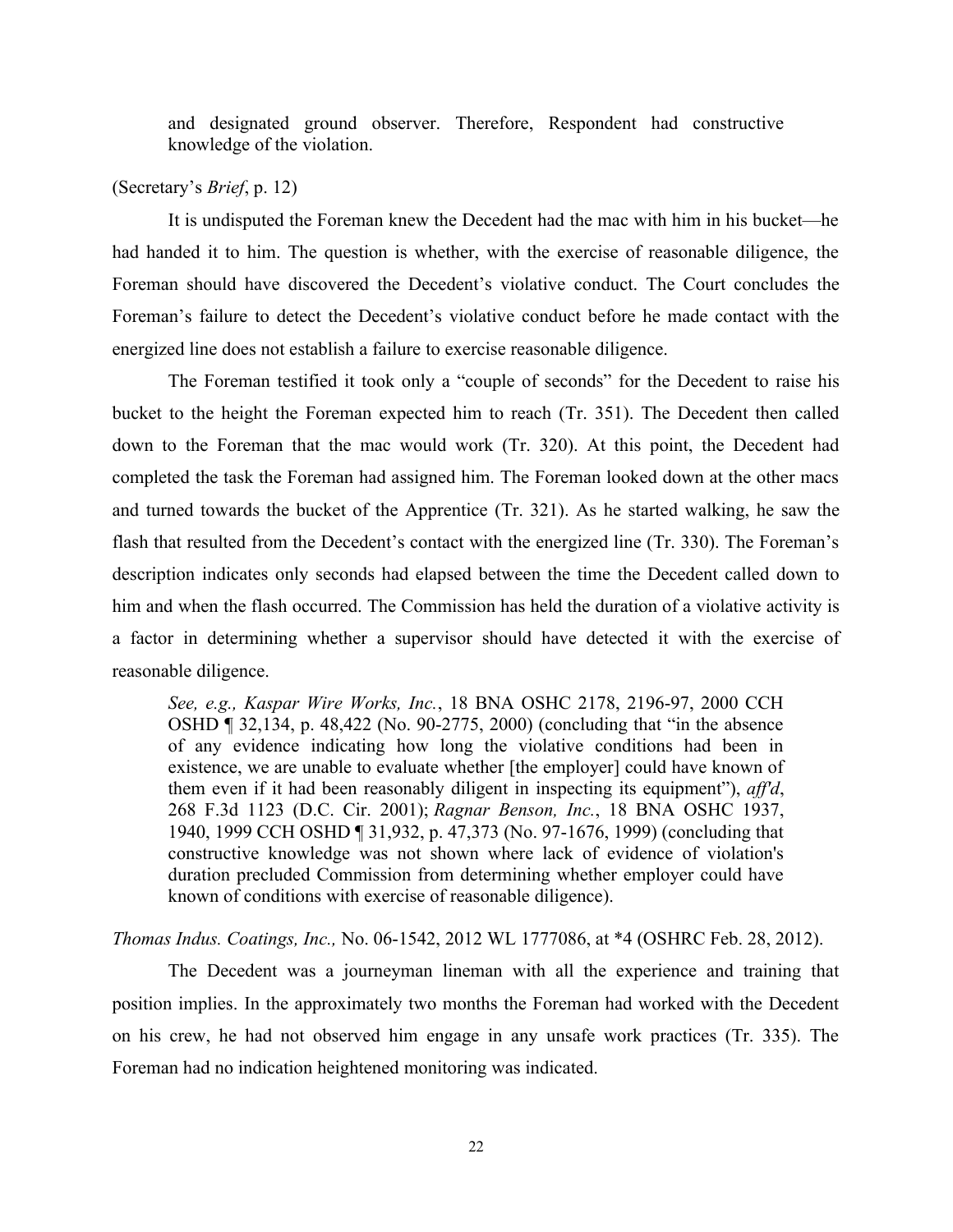The Commission has held reasonable diligence does not require employers to detect every instance of violative conduct on its worksite.

 The thrust of the Secretary's argument seems to be that the very fact the violations occurred proves Stahl's supervision was inadequate. However, an "employer's duty is to take *reasonably* diligent measures to inspect its worksite and discover hazardous conditions; so long as the employer does so, it is not in violation simply because it has not detected or become aware of every instance of a  hazard." *Texas A.C.A., Inc.,* 17 BNA OSHC 1048, 1051, 1993-95 CCH OSHD ¶ 30653, p. 42,527 (No. 91-3467, 1995) (emphasis in original). "Where the evidence fails to show that the employer should have perceived a need for additional monitoring or that such an effort would have led to the discovery of instances of employee misconduct, increased supervisory efforts to monitor employee compliance are not required." *Dover Elevator Co.,* 16 BNA 1281, 1287, 1993-95 CCH OSHD ¶ 30,148, p. 41,480 (No. 91-862, 1993).

*Stahl Roofing, Inc*., Nos. 00-1268 & 00-1637, 2003 WL 440801, at \*3 (OSHRC Feb. 21, 2003).

 The Secretary has failed to establish LEM had constructive knowledge of the Decedent's violation of the terms of  $\S 1926(c)(1)(iii)$ .

#### *Item 3*

 The Decedent was not wearing rubber insulating sleeves when he breached the MAD, violating § 1926.960(c)(2)(i), cited in Item 3. The Secretary again argues the Foreman's presence on the worksite at the time of the Decedent's death is sufficient to establish his knowledge of the violative conduct.

 The Secretary claims that the Decedent was required to wear rubber insulating sleeves in the bucket even if he only went up far enough to determine the adequacy of the length of the mac, as instructed by the Foreman.

 [T]he correct practice was not for [the Decedent] to wait until he was within inches of the MAD before donning gloves and sleeves, but to wear the PPE the entire time, from before his bucket left the cradle position until his bucket returned to the cradle position, as [the Decedent] was indisputably exposed to high voltages and it was reasonably foreseeable [the Decedent] could encroach the MAD. . . . Ex. J-6 [*Safety Manual*] at 216 (requiring "cradle-to-cradle" use of insulating gloves and sleeves when employees are working on energized equipment from an aerial platform).

# (Secretary's *Brief*, pp. 14-15).

The Secretary refers to LEM's *cradle-to-cradle* policy found in its *Safety Manual*:

When employees are working on energized circuits or equipment using the rubber glove method, rubber protective-insulating gloves and sleeves rated for the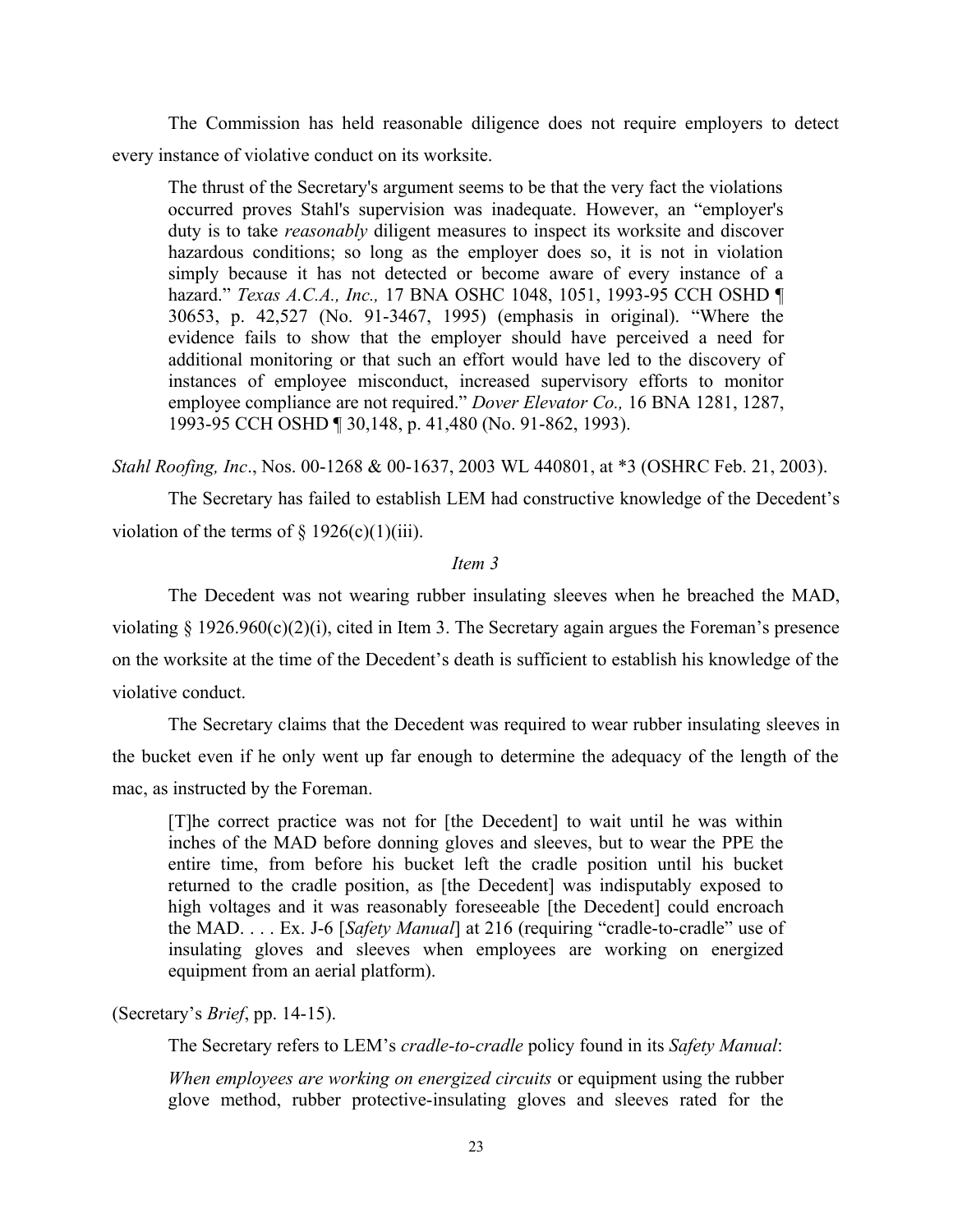exposure of the highest nominal voltage shall be worn cradle-to-cradle when working from an aerial platform.

# (Exh. J-6, p. 219, § BP6.1) (emphasis added)

 Both the Foreman and safety engineer Cross disputed the Secretary's interpretation of the cradle-to-cradle policy. The Foreman testified that the task he assigned the Decedent "wouldn't have required gloves and sleeves. . . . He was not ordered to go up and apply that mac or go within the MAD distance. It was just measuring the mac out." (Tr. 352) Cross agreed that rubber insulating gloves and sleeves are not required for employees working outside the MAD (Tr. 457). Their interpretation of LEM's policy aligns with the requirements of  $\S$  1926.960(c).

The cited standard should be read in the context of the  $\S$  1926.960(c)(1) and (2) standards. Sections  $1926.960(c)(1)(iii)$  through  $(2)(i)(B)$  provide (with the most pertinent subsections bolded):

 (c)(1)(iii) **The employer shall ensure that no employee approaches or takes any conductive object closer to exposed energized parts than the employer's established minimum approach distance, unless**:

 (A) **The employee is insulated from the energized part (rubber insulating gloves or rubber insulating gloves and sleeves worn in accordance with paragraph (c)(2) of this section constitutes insulation of the employee from the energized part upon which the employee is working provided that the employee has control of the part in a manner sufficient to prevent exposure to uninsulated portions of the employee's body)**, or

 (B) The energized part is insulated from the employee and from any other conductive object at a different potential, or

 (C) The employee is insulated from any other exposed conductive object in accordance with the requirements for live-line barehand work in § 1926.964(c).

 (c)(2)(i) **When an employee uses rubber insulating gloves as insulation from energized parts (under paragraph (c)(1)(iii)(A) of this section), the employer shall ensure that the employee also uses rubber insulating sleeves**. However, an employee need not use rubber insulating sleeves if:

 (A) Exposed energized parts on which the employee is not working are insulated from the employee; and

(B) When installing insulation for purposes of paragraph  $(c)(2)(i)(A)$  of this section, the employee installs the insulation from a position that does not expose his or her upper arm to contact with other energized parts.